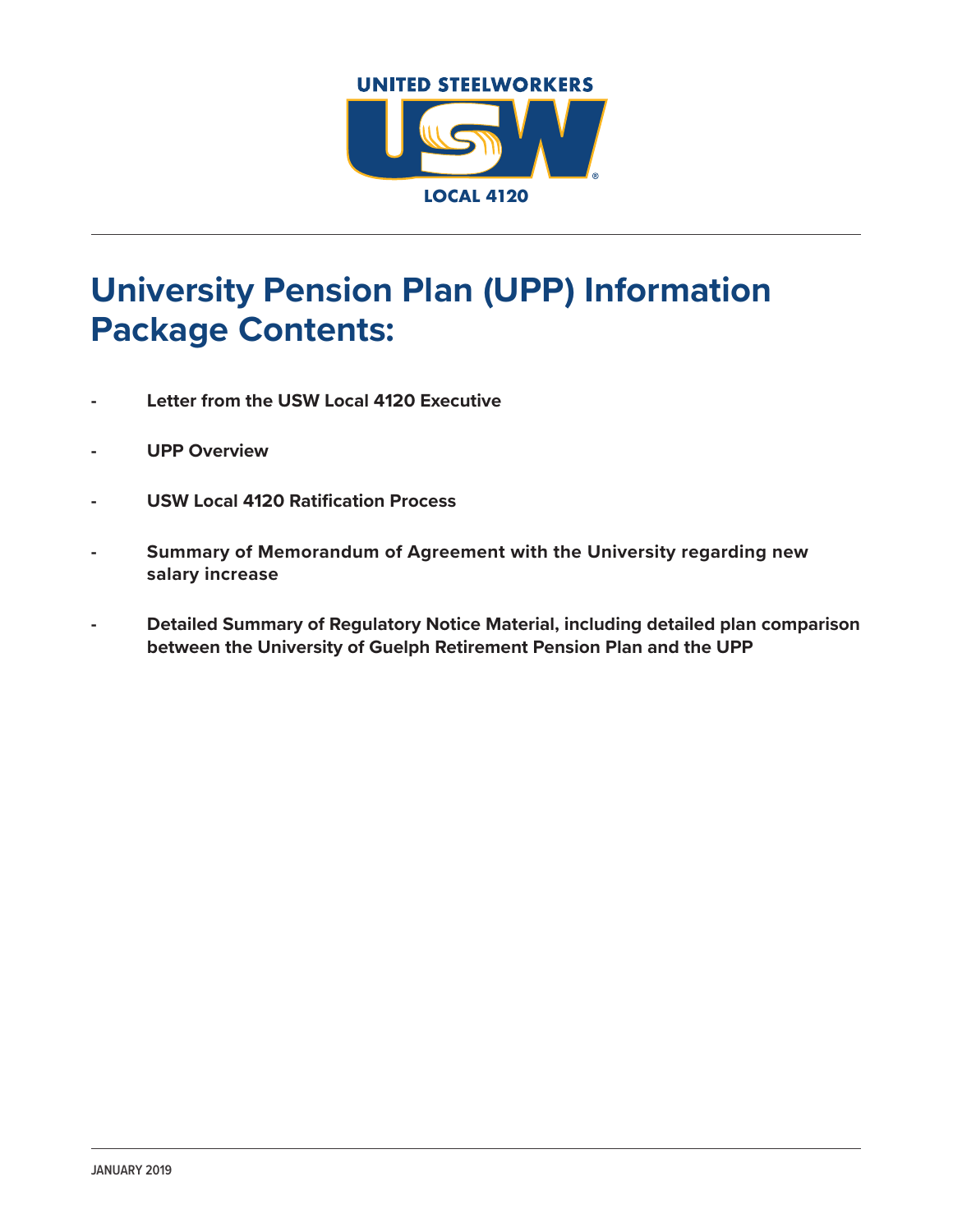

Dear member of USW Local 4120,

This package includes important material regarding our Local's upcoming vote on the conversion of our current single-employer University of Guelph Retirement Pension Plan to the new University Pension Plan (UPP).

# **Our vote will take place on February 12th from 7 a.m. to 7 p.m., in the following locations:**

| 7 a.m. to 11 a.m.       | USW4120 office, 21 College Avenue West |
|-------------------------|----------------------------------------|
| 11:30 a.m. to 1:30 p.m. | University Centre Courtyard            |
| 2 p.m. to 3:30 p.m.     | Lab Services Lobby                     |
| 4 p.m. to 7 p.m.        | USW4120 office, 21 College Avenue West |

All you need to cast your ballot is your Union card or photo identification.

If you are not able to attend one of the voting stations on February 12th, as detailed above, you can request a mail-in / early voting ballot by:

- 1) Calling the office at 519-766-4120 and arranging to visit to pick up a ballot, **and**
	- a. Casting your ballot, **or**
	- b. Taking your ballot and mailing your completed ballot
- 2) Emailing **[admin@usw4120.ca](mailto:admin@usw4120.ca)** requesting a ballot be mailed to you, **and**
	- a. Dropping your completed ballot at the USW4120 office
	- b. Mailing your completed ballot

**If you request a mail-in ballot, please bear in mind that it must be returned to USW Local 4120 office by no later than 4 p.m. on February 13, 2019.**

**The Local 4120 Executive has passed a resolution of unanimous support for the UPP and recommends that Local 4120 members vote YES.**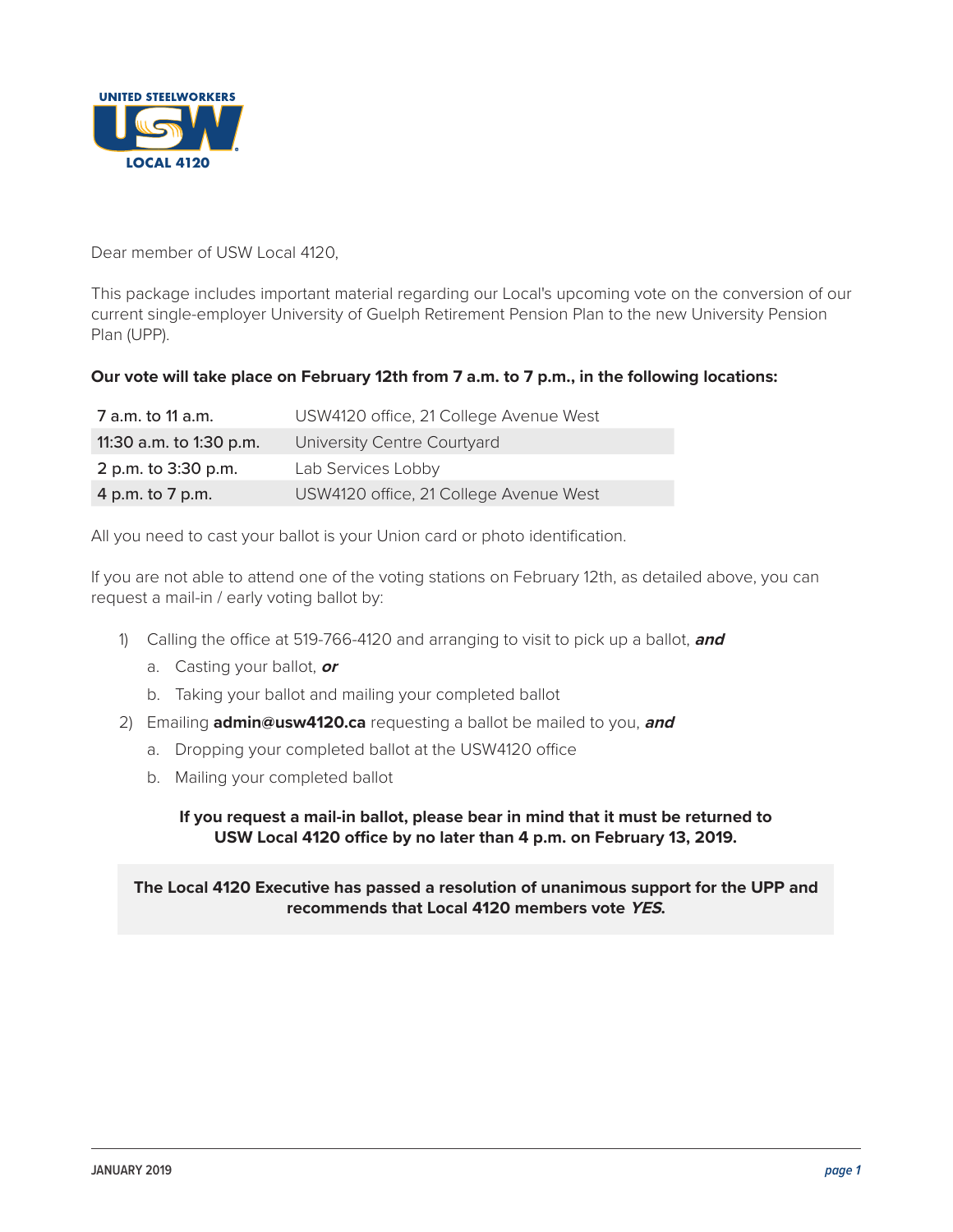As you know, concerns about our current pension Plan have been longstanding.

The 2008 financial crisis took a major toll on single-employer pension plans across Canada. Ongoing investment volatility, as well as increasing costs, have been a cause of growing concern for over a decade.

At the same time, defined benefit pensions in the private sector are increasingly being replaced by inferior defined contribution plans.

This puts pressure on single-employer defined benefit plans in the public sector, like ours at the University of Guelph. This growing "pension gap" between the private and public sectors places plans like ours under increasing focus by governments and outside actors, such as certain think-tanks, as targets for cost-cutting or unilaterally imposed structural changes.

As well, pension plan shortfalls and onerous provincial funding rules for Ontario universities have resulted in sometimes severe effects on university budgets, with real impact on staff salaries and job security.

Successive governments have made it clear that the current funding model for single-employer pension plans like our current Plan is unlikely to be sustained in the broader public sector.

In other public-sector pensions across Canada, governments have legislated negative changes such as unilateral limits on plan provisions, limits on contributions, forced conversion to joint sponsorship with government-imposed terms, and in some cases fundamental changes to the very promise of defined pensions.

# **The UPP is an opportunity for us to get ahead of these pressures for negative change.**

USW Local 4120 has played an important leadership role in this process. Our Local was the first to propose moving to the JSPP model.

As a multi-employer, defined benefit jointly sponsored pension plan (JSPP), the UPP's important structural differences mean that it is more resilient, more sustainable, and the better path forward for sustaining defined benefit pensions at the University of Guelph, and indeed in the entire Ontario university sector.

The UPP is structured to be a JSPP, established by conversion of the current pension plans at the University of Guelph, the University of Toronto and Queen's University. The UPP is designed to grow, so it is reasonable to expect the participation of other Ontario universities and employee bargaining agents soon after its inception.

As a defined benefit pension plan, the UPP would provide a **defined, guaranteed pension determined by a formula based on your earnings and your years of service in the Plan**. The pension will be paid for your lifetime, and will add together your benefits earned under our current University of Guelph Plan with benefits earned under the new UPP. All benefits earned, both from all of your accrued service in the current Plan and all of your accrued service in the UPP, are **defined, guaranteed and unchangeable**.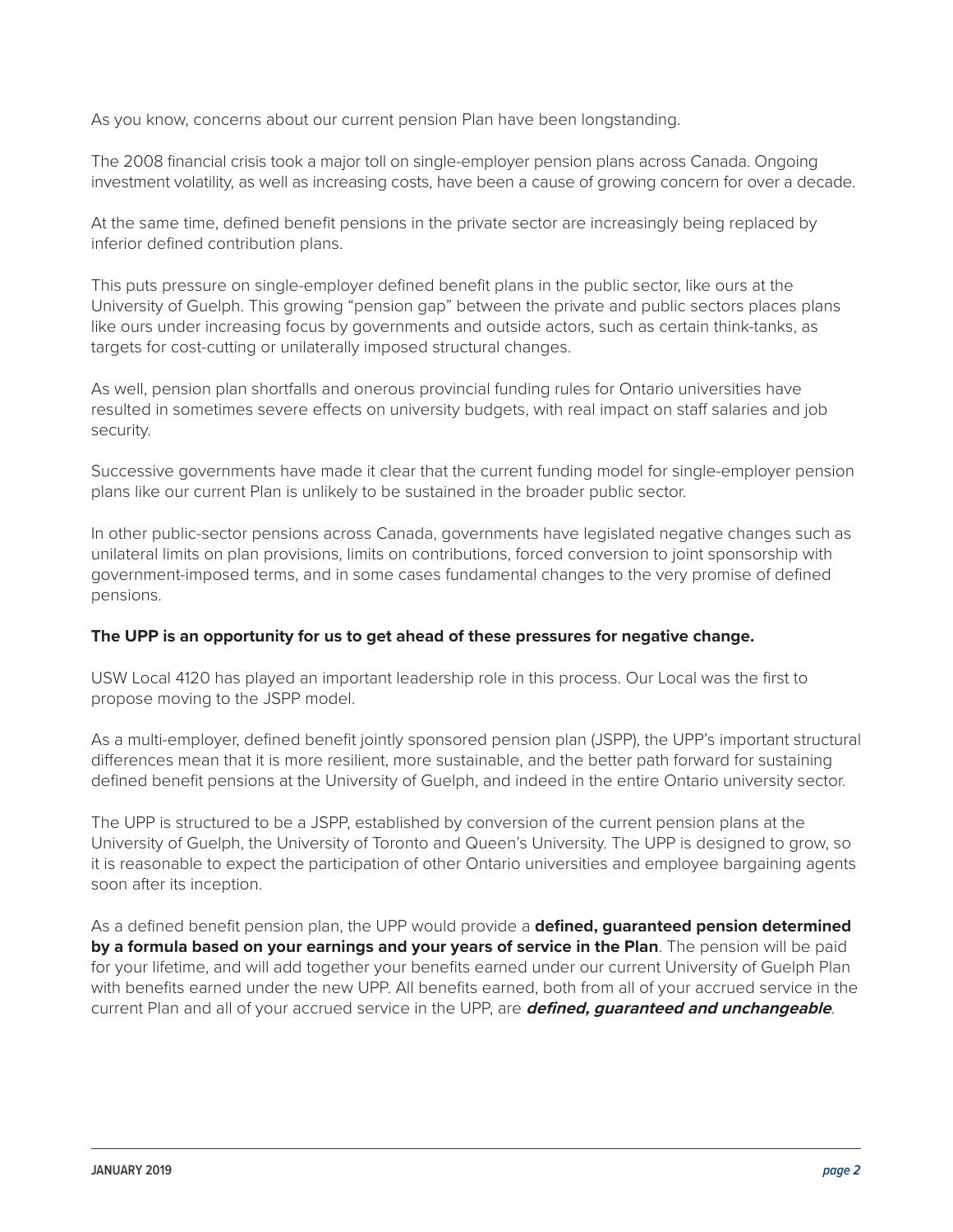The UPP's provisions are closely modelled on our current University of Guelph Retirement Pension Plan:

- The UPP benefit formula has the same strong accrual rates as our current Plan.
- The UPP provides superior inflation protection (indexing) as compared to our current Plan.
- The UPP maintains the right of members to retire early on an unreduced pension, though with slight changes.
- To create a more affordable Plan, the UPP uses 48-month averaging, which means that the best four years of your salary are averaged, but those months can be non-consecutive. We currently have 36-month averaging, with a requirement that the years be consecutive. Other JSPPs, such as the Teachers' Plan, uses 60-month averaging.
- UPP contributions are higher; but our contributions are offset by a new agreement we have reached with the University to increase staff salaries, in addition to the increases already guaranteed in our current Collective Agreement.
- The UPP's joint governance structure means that if a surplus occurs, the two sides of the UPP Sponsor Board (employee and employer) will decide how to use surplus funds. That could mean improvements; but, unilateral pension contribution holidays for the University will be a thing of the regrettable past. No responsible sponsor board would permit them.
- If a deficit occurs, the two sides of the Sponsor Board will have to agree on how to address it. In the UPP model, that could mean temporarily lowering the index rate on a go-forward basis, or temporarily increasing contributions. Earned service (including earned indexing against inflation) cannot be changed.

The UPP is the product of vigorous negotiations by USW Local 4120, other USW locals, other unions and the faculty associations, with the administrations of the University of Toronto, the University of Guelph and Queen's University. Our goals in those negotiations were to achieve a sustainable defined benefit pension plan that would provide strong, dependable retirement income for our members, create a financial buffer, and hold each University accountable for its own debt.

Together with the other respective USW locals and the faculty associations, we achieved those goals.

As noted above, USW Local 4120 has bargained a new settlement with the University, **contingent upon ratification of the UPP, to provide our members with a new 1% salary increase on the date of conversion to the UPP, expected to be July 1, 2021. This offsets an increase in employee pension contributions as part of the transition to the UPP**. This 1% increase is in addition to the May 1, 2019 increase in our Collective Agreement, and is separate from any increase we agree to in our next round of collective bargaining.

**The USW Local 4120 Executive unanimously supports the UPP and recommends that Local 4120 members vote Yes in the February ratification vote.**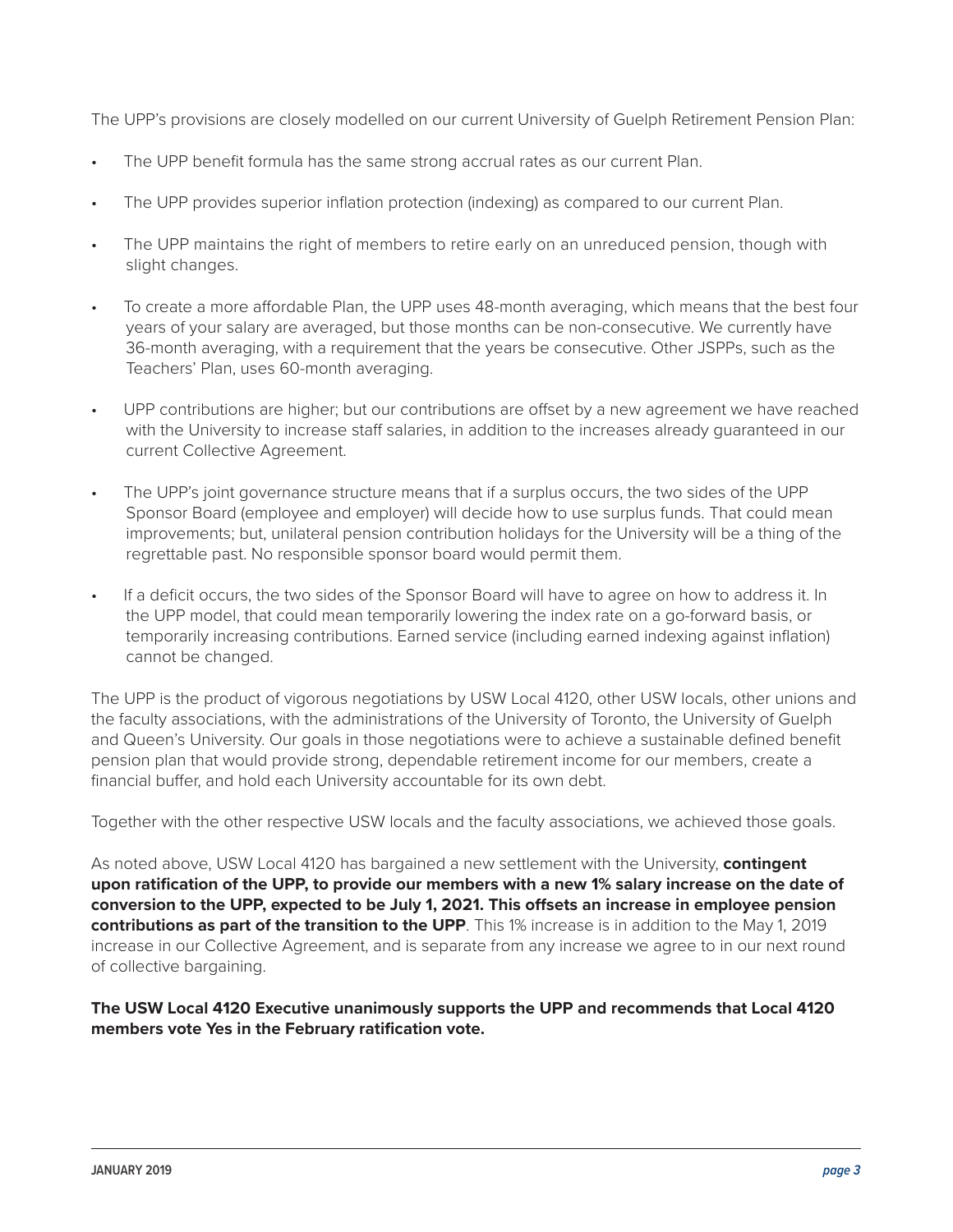We are recommending conversion to the UPP because it is increasingly likely that the current pension model will not hold over the long term, and because it compares quite favourably to other alternatives.

This package provides extensive information about this important decision, but as always if you have any questions, contact USW Local 4120 at **[info@usw4120.ca](mailto:info@usw4120.ca)** or at 519-766-4120.

As well, more UPP and general pension information can be found at **<https://uswlocals.org/usw-local-4120>** and **[universitypension.ca](http://universitypension.ca)**.

In solidarity,

Brenda Chomiale Brenda Chomiak, *Financial Officer* Paul Anderson, *Treasurer*

Buskope

Sarah Whelan

Liz Cherry, *President* Sarah Whelan, *Vice President* Jeff Gross, *Recording Secretary*

anderson

Bonnie Wakefield, *Trustee* Jennifer La Porte, *Acting Trustee* Tricia Townsend, *Guide*

Grant Perry, *Trustee* Tracy Van Raaji, *Guard* 

ponsul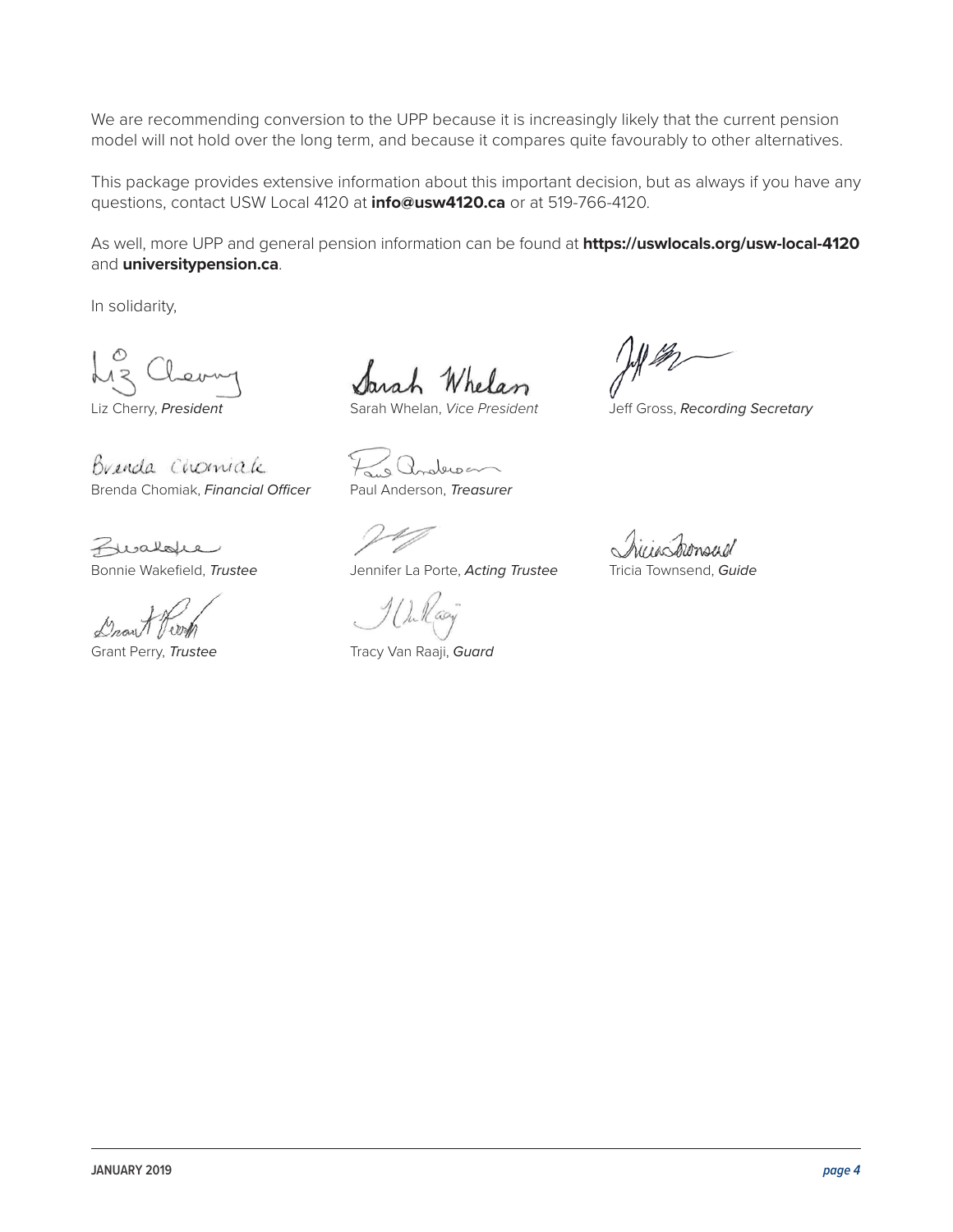

# **University Pension Plan (UPP) – an Overview**

The UPP was designed during months of negotiations between unions and faculty associations: principally United Steelworkers Local 4120, United Steelworkers Local 1998, United Steelworkers Local 2010, the University of Toronto Faculty Association (UTFA), the University of Guelph Faculty Association (UGFA), Queen's University Faculty Association (QUFA) and the administrations of the University of Toronto, the University of Guelph and Queen's University.

The UPP will be jointly governed by a labour sponsor representing the employee bargaining agents, and an employer sponsor representing the respective university administrations.

#### **The UPP will be...**

- a defined benefit plan.
- a multi-university plan designed to grow in the sector, and
- governed jointly by employers and employees.

#### **UPP retirement benefits are calculated such that...**

- all pension credits earned in the current plan are preserved: your benefits for years of service in the current plan are calculated using the current plan's rules, and your benefits for years of service under the UPP are calculated using the UPP's rules;
- a new offsetting salary increase negotiated by USW Local 4120, in addition to the prevailing salary increases in our collective agreement, minimizes the increases in the new plan's contribution levels that impact our members; and
- added together, benefits earned under both plans provide you with a defined benefit pension when you retire.

# **Financially, the UPP...**

- requires that each participating university pay down its own debt; and
- will begin with a clean start as a fully funded pension plan.

#### **Why we are recommending the UPP**

Like most single-employer pension plans in the Ontario university sector, the current Guelph plan faces challenges...

- The 2008 financial crisis took a major toll on the plan.
- The 2016 valuation of the current Guelph plan revealed significant funding issues:
	- Going concern shortfall: \$19.4 million
	- Solvency shortfall: \$173.0 million
- The University must pay extra to fund the shortfalls; these extra payments come out of its general operating budget.
- Funding levels are not sustainable and could impact university programming or lead to negative changes to the current plan.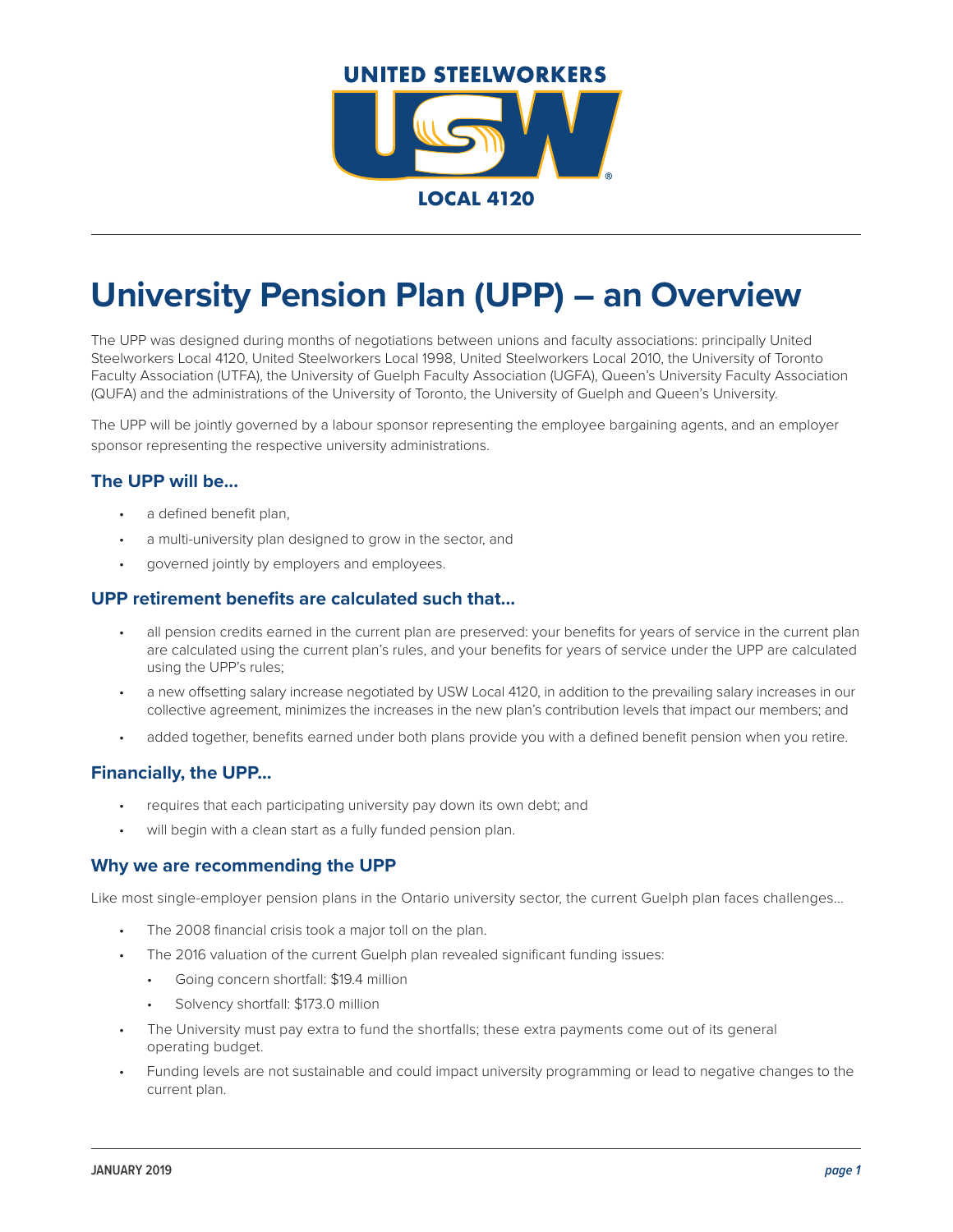#### **The Ontario government has raised concerns about pension funding in the broader public sector in every budget since 2010.**

Across Canada, provincial governments have been imposing changes on public-sector employees' pension plans, such as unilateral limits on plan provisions, legislated limits on contributions, forced conversion to joint sponsorship with imposed terms, and in some cases fundamental changes to the pension promise.

The current pension model in the Ontario university sector is a patchwork of differing single-employer plans, all facing significant challenges and uncertainties. Successive governments have made it clear that the current funding model for single-employer pension plans like our current plan at the University of Guelph is unlikely to be sustained in the broader public sector.

#### **The UPP is a historic opportunity to get ahead of these pressures for negative change and to, instead, maintain sustainable defined benefit pensions for the future.**

| Defined benefit                                                                        | Like all JSPPs in Ontario, the UPP will be a final average earnings-based defined<br>benefit pension plan.                                                                                                             |
|----------------------------------------------------------------------------------------|------------------------------------------------------------------------------------------------------------------------------------------------------------------------------------------------------------------------|
| Jointly sponsored                                                                      | The governing body $-$ often called the sponsor board $-$ will be made up 50/50<br>of representatives of employers, and representatives of unions and associations<br>that represent plan members in labour relations. |
| Contributions                                                                          | More stable and predictable contributions from employers and plan members<br>(no more unilateral contribution holidays for universities).                                                                              |
| Funding rules                                                                          | Relief from some of the financial pressures caused by Ontario's current pension<br>funding rules.                                                                                                                      |
| Efficiencies and economies of<br>scale                                                 | As a much larger plan, the UPP will have greater access to higher-return<br>investment opportunities.                                                                                                                  |
| Clear and explicit sharing of<br>reward and risk between<br>employers and plan members | As opposed to the current plan, in which risks and rewards are much more with-<br>in the employer's control.                                                                                                           |
| Ongoing administration by a<br>board of trustees                                       | Appointed by the equally empowered employee and employer sponsors, they<br>have an independent fiduciary responsibility to plan members.                                                                               |

# **Key UPP Features**

# **The UPP will be in good company**

JSPPs are a Canadian pension success story–an internationally recognized model for providing secure, high-quality defined benefit pensions. In fact, many large public and broader public-sector defined benefit plans in Ontario are JSPPs.

Here are the five best known:

- Ontario Teachers' Pension Plan (OTPP)
- OMERS
- HOOPP
- CAAT (Colleges Plan)
- OPSEU Pension Trust (unionized public service)

Developing our own JSPP tailored specifically for the needs of Ontario's university sector is the path to ensure the sustainability of defined benefit university pensions going forward.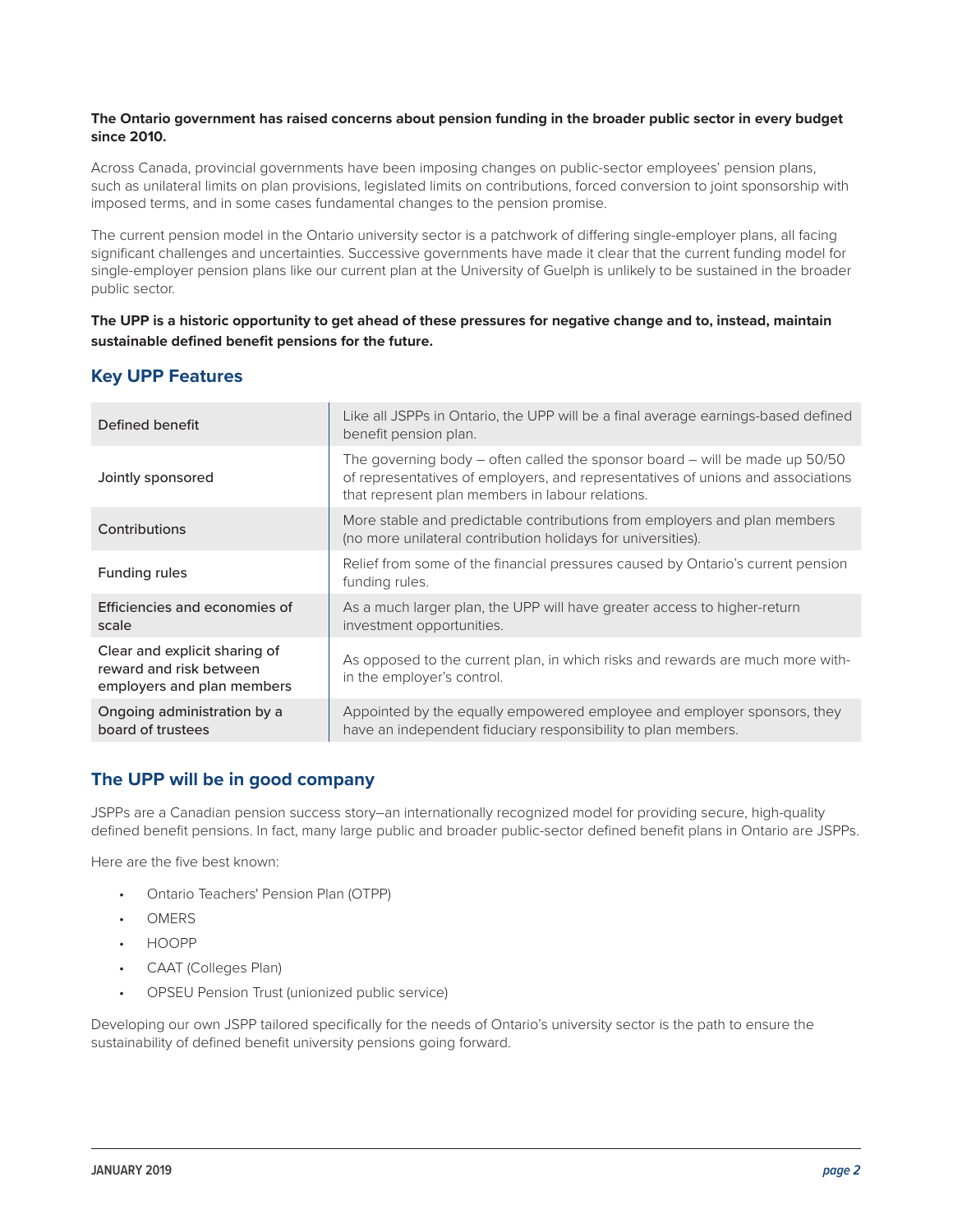

# **USW Local 4120 Ratification Process Save the date and make sure to vote**

Through this ratification vote, USW Local 4120 is seeking the membership's authorization to consent to the proposed conversion of the University of Guelph Retirement Pension Plan to the UPP, and to accept the Memorandum of Agreement signed on January 4, 2019. If a majority of voting members votes in favour, USW Local 4120 will provide its consent. All you need to cast your ballot is your Union card or photo identification.

**Our vote will take place on February 12th from 7 a.m. to 7 p.m., in the following locations:**

| 7 a.m. to 11 a.m.       | USW4120 office, 21 College Avenue West |
|-------------------------|----------------------------------------|
| 11:30 a.m. to 1:30 p.m. | University Centre Courtyard            |
| 2 p.m. to 3:30 p.m.     | Lab Services Lobby                     |
| 4 p.m. to 7 p.m.        | USW4120 office, 21 College Avenue West |

**NOTE:** If you are unable to attend at one of the voting stations on February 12th, you can visit the USW4120 office to pick up a ballot. You can cast your ballot at that time or you may return your completed ballot to USW4120 by mail. You can also ask that a ballot be sent to you (by emailing a request to **[admin@usw4120.ca](mailto:admin@usw4120.ca)**). Completed ballots may be returned to the USW4120 office in person or by mail, with a deadline of 4 p.m. on February 13, 2019.

Below is a sample of how our ballot will appear:

The University<br>
Superior the January 4, 2019 Memorandum of<br>
Suelph, and the conversion of the University<br>
of Guelph<br>
Superior Plan into a new jointly sponsored,<br>
Setimed benefit pension plan for the Ontario university<br>
ect Do you support the January 4, 2019 Memorandum of Agreement between USW Local 4120 and the University of Guelph, and the conversion of the University of Guelph Retirement Pension Plan into a new jointly sponsored, defined benefit pension plan for the Ontario university sector, to be called the University Pension Plan (UPP)? **Yes No**

**The USW Local 4120 Executive unanimously recommends a Yes vote.**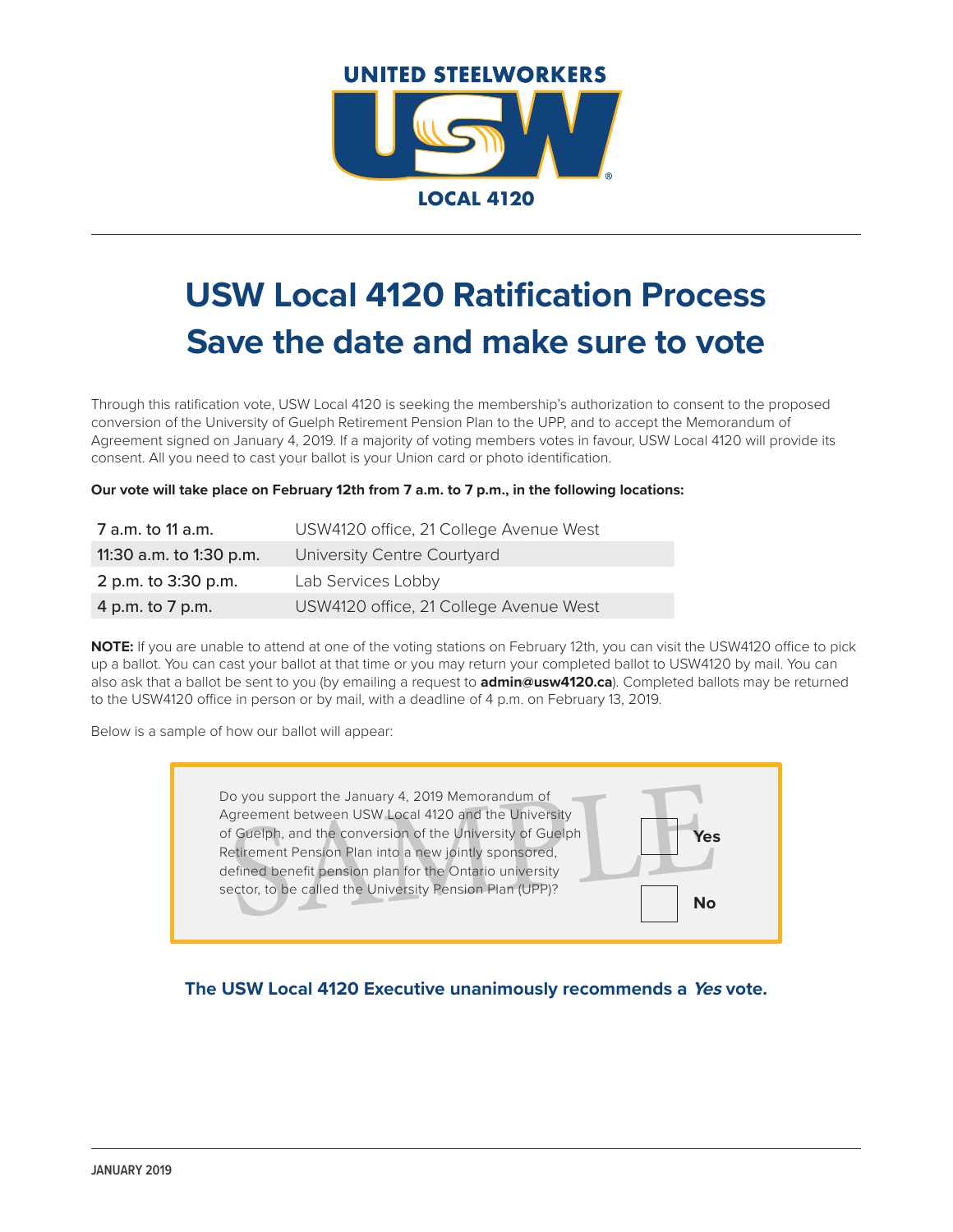

# **Summary of Memorandum of Agreement with the University of Guelph regarding salary increase to offset member contribution increase in the UPP**

It has always been USW Local 4120's position that increases in members' pension contributions as a result of moving to the new jointly sponsored, multi-university, defined benefit University Pension Plan (UPP) should be offset by compensatory salary increases. Accordingly, we engaged in negotiations with the Administration to that end.

As members were informed in January, we reached **a settlement on January 4, 2019 with the University of Guelph Administration to increase staff salaries by 1% on the date of conversion to the UPP, expected to be July 1, 2021**. This offsets an increase in employee pension contributions as part of the transition to the UPP. This 1% increase is in addition to the May 1, 2019 increase in our Collective Agreement, and is separate from any increase we agree to in our next round of collective bargaining.

The January 4, 2019 settlement also sets out other arrangements for our Union's consent for the conversion of our current University of Guelph Retirement Pension Plan to the UPP, and makes some related changes to our Collective Agreement.

The full January 4, 2019 Memorandum of Agreement (MOA) can be accessed at **[usw4120.ca](http://usw4120.ca)**. A summary of its terms is below:

- The MOA and its 1% salary increase are dependent upon the Union providing its consent to the UPP, and the conversion of the current Plan to the UPP.
- If a majority of voting members casts ballots in favour of the UPP in our upcoming ratification vote, the Union will provide its consent to our transition to the new UPP and Local 4120 members shall become "contingent members" of the UPP, effective either January 1, 2020 or on the UPP's inception date if it is later than January 1, 2020.
- Members' pension service will continue to accrue under the current University of Guelph Retirement Pension Plan until the conversion date of the current pension Plan into the UPP (anticipated to be July 1, 2021). On that conversion date, UPP contingent members will start to accrue service in and make contributions to the new UPP, and they will no longer contribute to or accrue service under the current Plan, which will as of that date no longer exist as a separate pension plan. Staff who join the current pension Plan on or after January 1, 2020 but before the UPP conversion date will also be UPP contingent members. Employees who are not members of the current pension Plan as of the UPP conversion date will join the UPP as of that conversion date.
- On the date that members' pension accrual begins under the UPP (anticipated to be July 1, 2021), member contributions to the current pension Plan will increase to 9.2% of pensionable salary up to the CPP maximum salary (also known as the YMPE). For pensionable salary over the CPP maximum, contributions will increase to 11.5%. On the same date, the university's pension contributions shall also be set at 9.2% of pensionable salary up to the CPP maximum (YMPE) and 11.5% above the CPP maximum (YMPE). This will mean that Plan members and the University will be contributing at a 50/50 split.

...please see other side.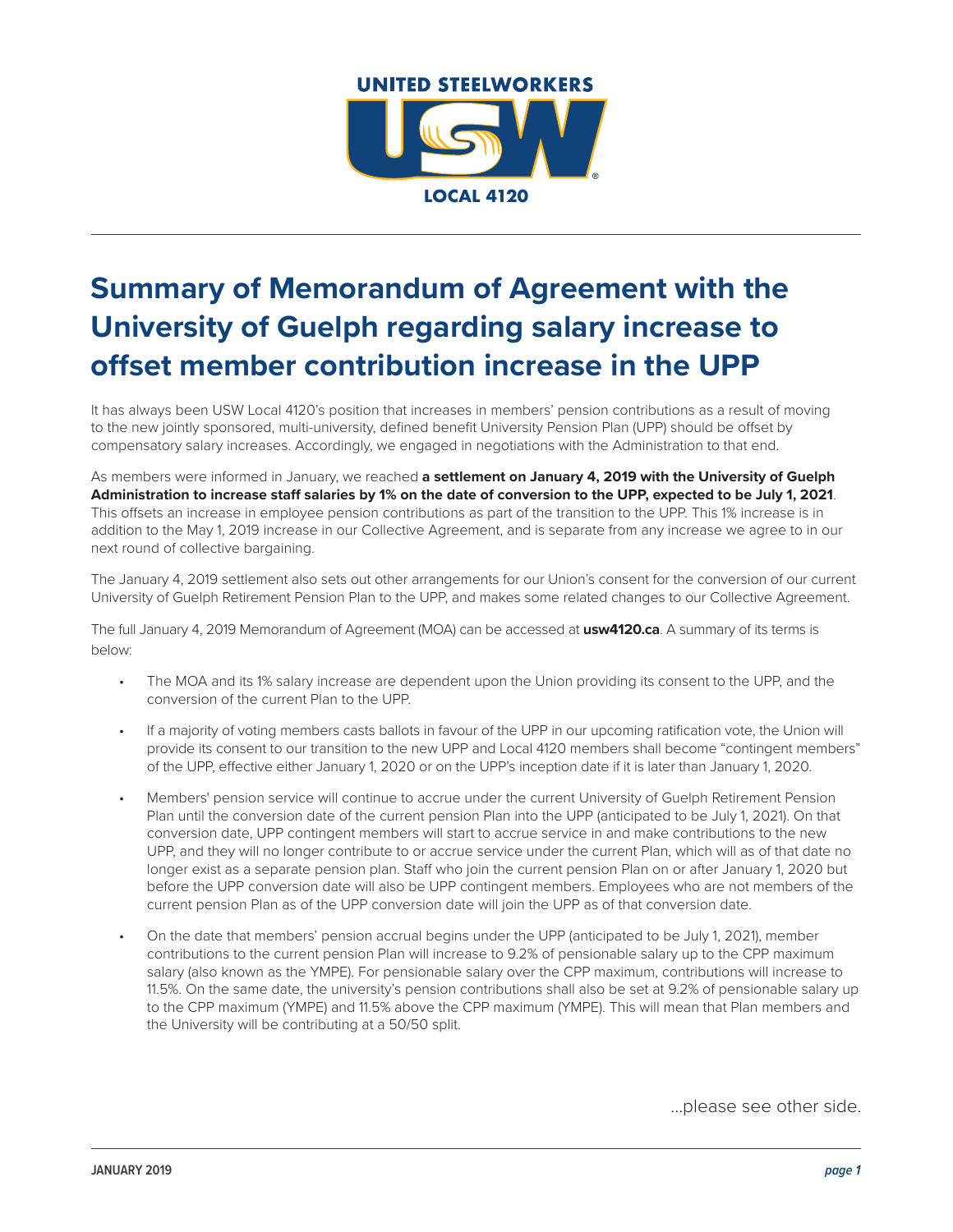• On the date that members' pension accrual begins under the UPP (anticipated to be July 1, 2021), and the higher contribution rates take effect, a one-time adjustment of one percent (1%) will be applied to the wage grid in the Collective Agreement in effect at that time. The conversion of the current University of Guelph Retirement Pension Plan into the UPP will require amendments to our Collective Agreement, because member interests in a jointly sponsored pension plan are represented via the shared governance structure of such plans and not via collective bargaining. So, as of the conversion date, all references in our Collective Agreement to the current pension Plan will be removed. The UPP will not be the subject of the grievance and arbitration procedures in the Collective Agreement.

**When you cast your ballot in our upcoming UPP ratification vote, you will be asked your position on the formation of the UPP and on this accompanying MoA and its offsetting salary increase.**

**The USW Local 4120 Executive unanimously recommends a YES vote on the UPP conversion and on this Memorandum of Agreement.**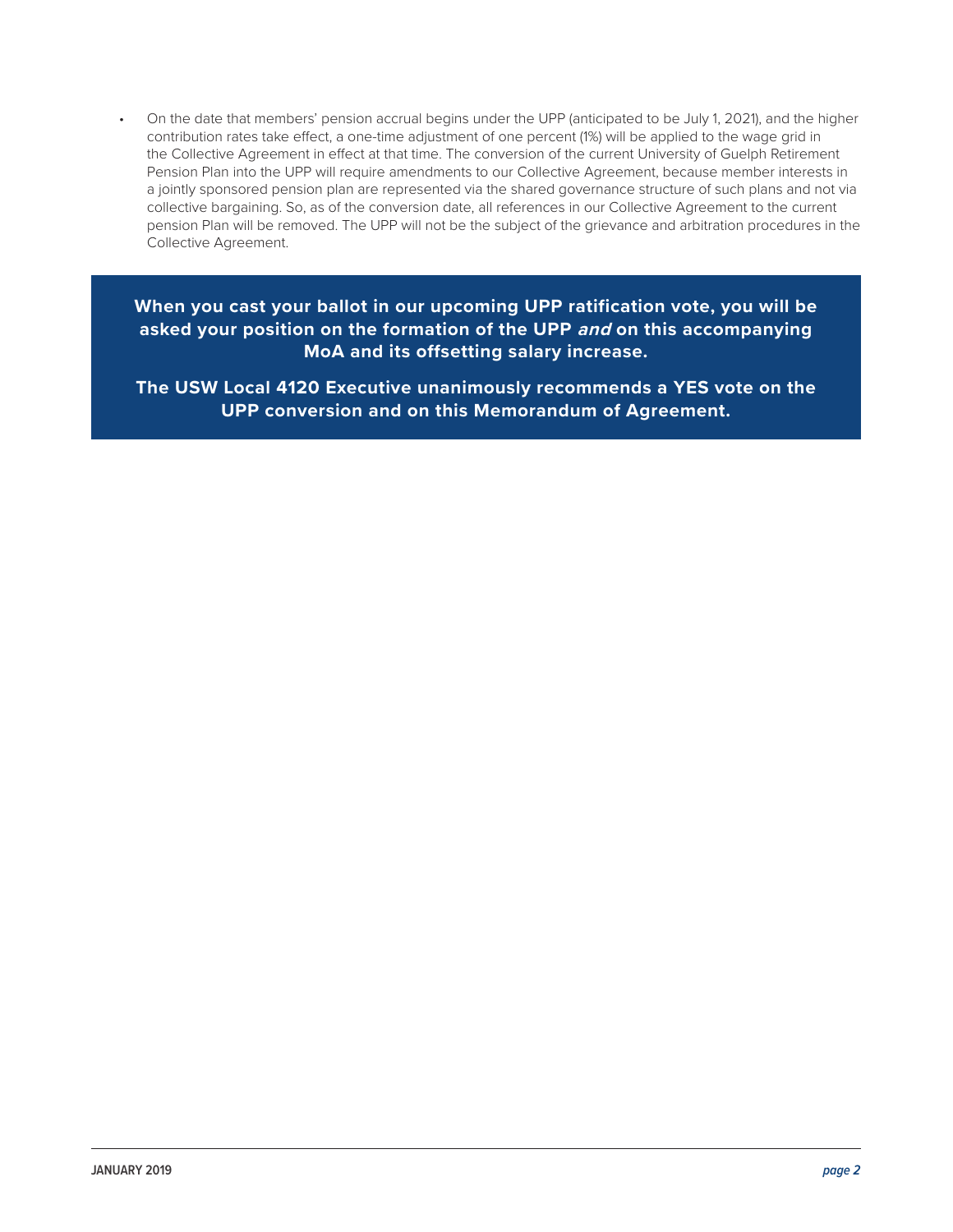The process of converting an existing defined benefit pension plan into a new defined benefit JSPP is governed by Ontario's *Pension Benefits Act* (Act).

The Act requires the administrator of an existing plan (in this case, the University of Guelph) to send a notice package to all members about the proposed conversion. The University of Guelph, Queen's University and the University of Toronto intend to send the notices required by the Act to all Plan members in April 2019.

Here at the University of Guelph, those notices would be sent to current Plan members represented by USW Local 4120, by UGFA and by other unions, as well as to individual pension Plan members who do not have a bargaining agent (known as "unrepresented members"), deferred members and retirees.

The practical operation of the Act is to require unions and other bargaining agents to either consent or not to consent to the pension plan conversion on behalf of their active members. The notice process will, therefore, only proceed if the largest employee groups (the USW locals and the faculty associations) decide to consent to the pension plan conversion.

# **USW Local 4120 will provide its consent upon a positive ratification vote of our members.**

The USW locals and faculty associations at the University of Toronto and Queen's University will also hold member ratification votes, and will provide their consent to the UPP based on the results of the votes of their members.

So, in addition to the other information in this package, next you will see a detailed summary of the "Schedules" and other technical information that would form part of the notice package that you will receive in April if the regulatory process proceeds. That summary includes:

- actuarial information about the status and funding of the current pension Plan that would be part of the regulatory notices; and
- in chart form, detailed information about the benefits provided under the current pension Plan as compared to the benefits to be provided under the new UPP, set out in a similar but more explanatory manner than would be in the regulatory notices.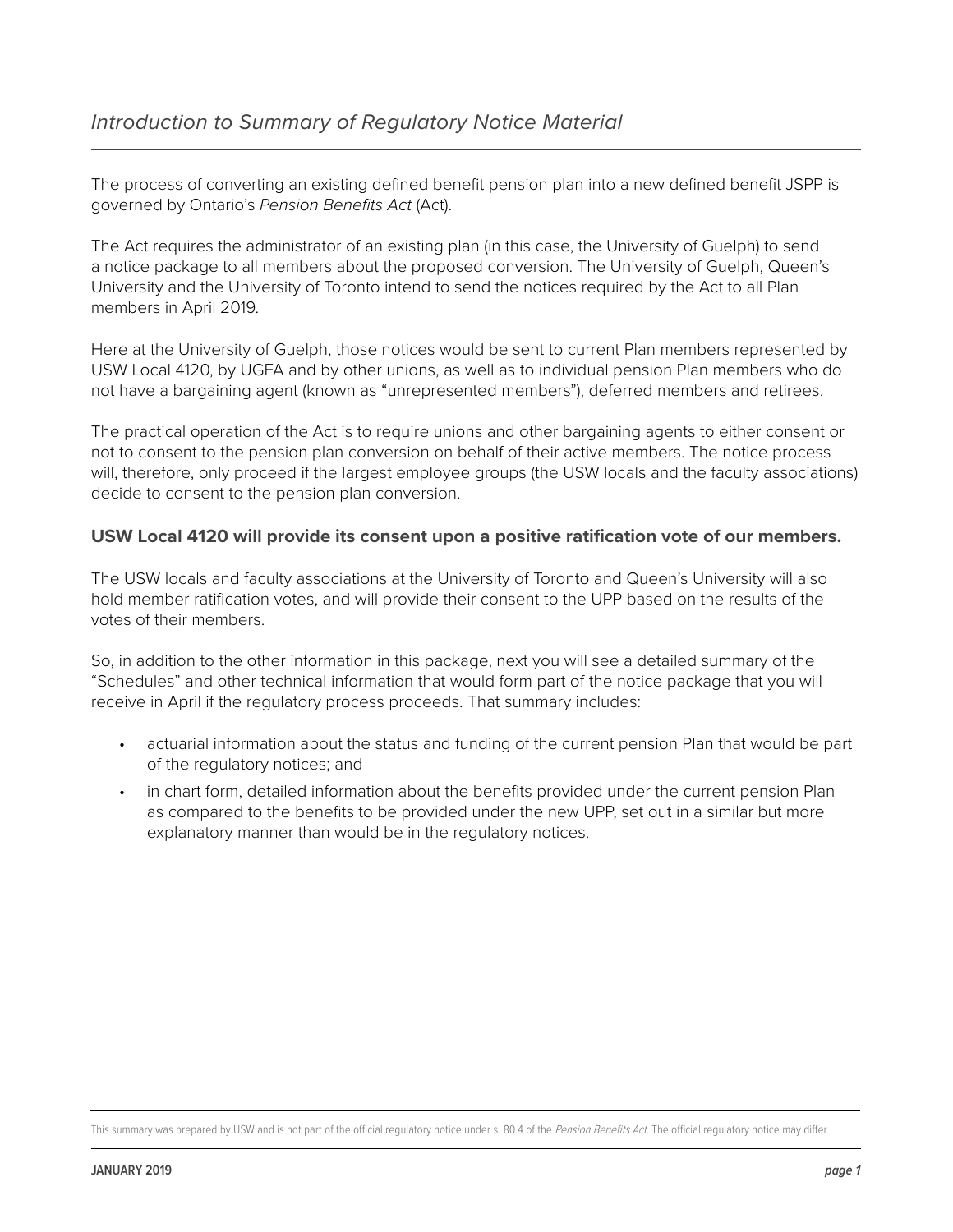# *Summary of Schedules I and II of the Regulatory Notice Material under the* Pension Benefits Act

As part of the process for conversion of the Retirement Plan of University of Guelph (the "current Plan") to the jointly sponsored University Pension Plan (UPP) mandated by the *Pension Benefits Act*, you will be receiving an official regulatory notice from the University of Guelph Administration in its role as the current Plan Administrator.

Because the University will be sending the official notices in late March, after the USW ratification process is complete, the following summary is intended to explain and summarize in detail what you will be receiving in April. This summary is for your information only. The formal regulatory notices may differ.

The required notice would be in two parts, formally called "Schedules." The first part (called Schedule 1) would set out the information the current Plan has about you as an individual Plan member, set out the terms of the current Plan, and include a statement of the benefit to which you were entitled as of September 30, 2018. Schedule 2 would compare the provisions of the current Plan and the UPP, and the benefits you will receive for your service to the date of conversion under the two plans.

Below we provide a detailed summary, in advance of the regulatory notices being sent out, of Schedules 1 and 2.

If consent is granted for the proposed transfer from the current Plan to the UPP, the effective date – the date at which pensions will begin to accrue under the terms of the UPP – is targeted to be July 1, 2021. That date may change, however, depending on the timing of regulatory approvals.

# **Schedule I – the provisions of the current Plan that apply to you**

- **a) Personal information** the information contained in this part will be an updated version of the information that is contained in your most recent annual pension statement. The information in the Schedules will be current as of September 30, 2018.<sup>1</sup>
- **b) Summary of current Plan provisions** the notice will summarize the information about the current Plan as it applies to you and as is set out in the current Plan text.
	- i) Benefit formula current Plan

Your pension is what is known as a final average earnings-based defined benefit plan. Your pension at retirement will be based on the annualized average of your highest 36 consecutive months of earnings at Guelph.

<sup>1</sup> Your statement is available to you at **<https://pensions.uoguelph.ca>**, using your central login.

This summary was prepared by USW and is not part of the official regulatory notice under s. 80.4 of the Pension Benefits Act. The official regulatory notice may differ.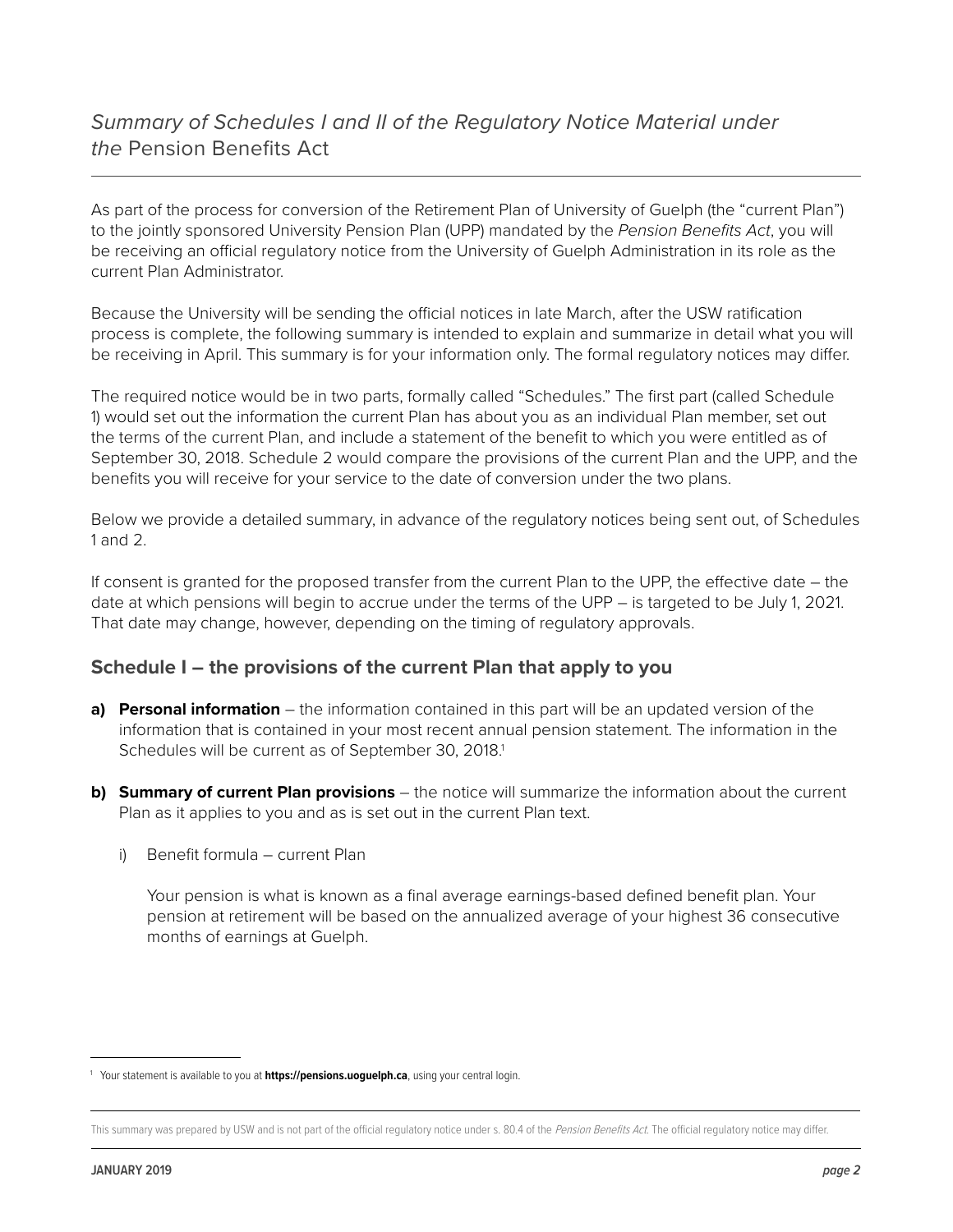For each year of service (with part-time employment pro-rated), your pension would be:

1.6% of your highest average earnings, as defined above, up to the average maximum pensionable earnings under the Canada Pension Plan (known as the Year's Maximum Pensionable Earnings, or YMPE) in effect for the 60 consecutive months immediately preceding your retirement

plus

2% of your highest average earnings, as defined above, in excess of the CPP maximum earnings (YMPE)

The maximum pension payable per year of service is limited by the provisions of the *Income Tax Act*. In 2018, that amount was \$2,944.44.

ii) Post-retirement indexing – current Plan

After retirement, your pension under the current Plan will be adjusted as of September 1 each year by the change in the Consumer Price Index (CPI) for Canada in the previous year for inflation in excess of 2%, subject to a maximum pension increase of 6%.

iii) Survivor benefits – current Plan

The notice includes the name of your spouse and/or beneficiaries on record with the current Plan, and sets out both the normal form of pension payable at retirement (including the normal survivor benefit) together with the survivor benefit options available as alternatives.

The "normal form" of benefit pays a benefit to your surviving spouse equal to 60% of your pension. If your spouse's death precedes yours, the survivor benefit will be divided among your dependent children and will be payable as long as they are dependent children.<sup>2</sup>

If you do not have a spouse as of your retirement date, your pension will be guaranteed for a period of five years. That means your pension will continue for five years or until your death, whichever comes later. If you die within the five years, your beneficiary or estate will receive the pension you would have received for the remainder of the five years.

The notices also describe the optional forms of benefit summarized in the current text.<sup>3</sup>

<sup>&</sup>lt;sup>2</sup> Children are eligible if they are under the age of 18, or under 21 if they are either in school or have a mental or physical infirmity.

<sup>3</sup> The document describing the benefits applicable to you is available at **<https://www.uoguelph.ca/hr/staff-faculty/pension-plans>**.

This summary was prepared by USW and is not part of the official regulatory notice under s. 80.4 of the Pension Benefits Act. The official regulatory notice may differ.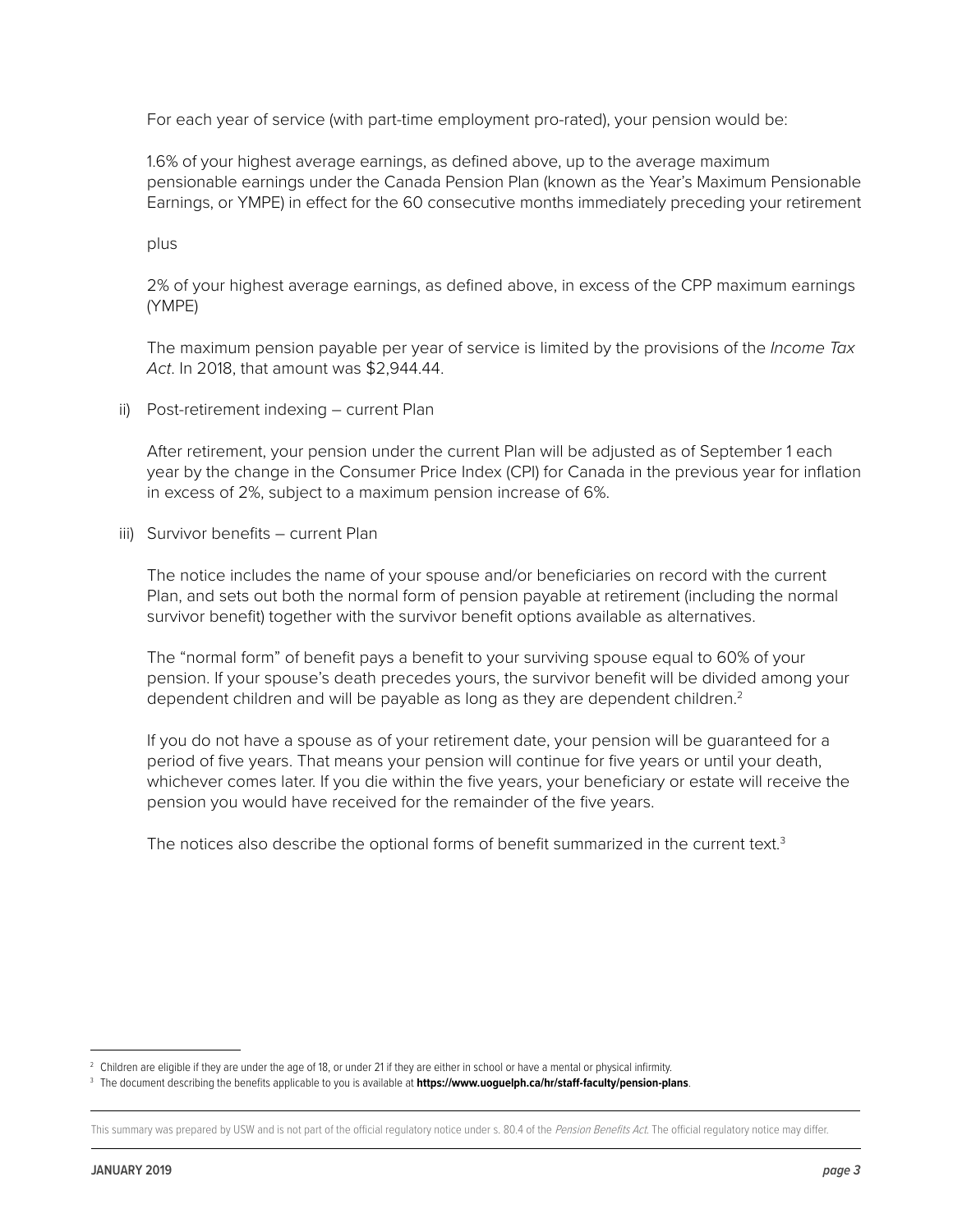iv) Pre-retirement death benefits – current Plan

If you die before you start receiving a pension, and you have an eligible spouse, your spouse will receive a lump-sum payment from the Plan equal to the value of your pension calculated as if you had terminated your Plan membership as of your date of death. As an alternative to the lump-sum payment, your spouse may elect an immediate or deferred life annuity, or to transfer the amount to a retirement savings plan, to any other registered arrangement allowable by law, or to another pension plan.

If you do not have an eligible spouse, the lump sum is payable to your designated beneficiary or beneficiaries, or if none, to your estate.

v) Benefits on termination of employment – current Plan

If your employment is terminated for a reason other than death or retirement, you are entitled to receive the pension that you earned to your date of termination, beginning at your normal retirement date.

The calculation of termination benefits applicable to USW members changed as of January 1, 2012.

In the event that you wish to begin to receive your pension prior to your normal retirement date, different rules apply to service before and after the change in termination benefits.

For service prior to January 1, 2012, you can begin receiving your pension on the date your age and service total 85 or more, without a reduction. Otherwise, your pension will be reduced by 0.25% for each month by which the start of your pension precedes your normal retirement date, or the date your age and service reach 85, whichever number of months is lower.

For service after January 1, 2012, if you terminate before age 55, your pension will be reduced to an amount that has the actuarially equivalent value to a pension beginning at your normal retirement date. If you terminate after age 55, your pension will be reduced by 0.25% for each month your pension start precedes the earlier of your normal retirement date or your earliest unreduced retirement age applicable to that service.

As an alternative to the deferred pension described above, if you terminate employment, you may receive a lump sum equal to the commuted value of your pension to be transferred into a registered retirement savings arrangement on a locked-in basis. Lump-sum payments in excess of the *Income Tax Act* maximum would be paid in cash, and subject to taxation. For service prior to January 1, 2012, the lump sum would be the greater of the commuted value of the pension earned to that date and two times your contributions, plus interest.

This summary was prepared by USW and is not part of the official regulatory notice under s. 80.4 of the Pension Benefits Act. The official regulatory notice may differ.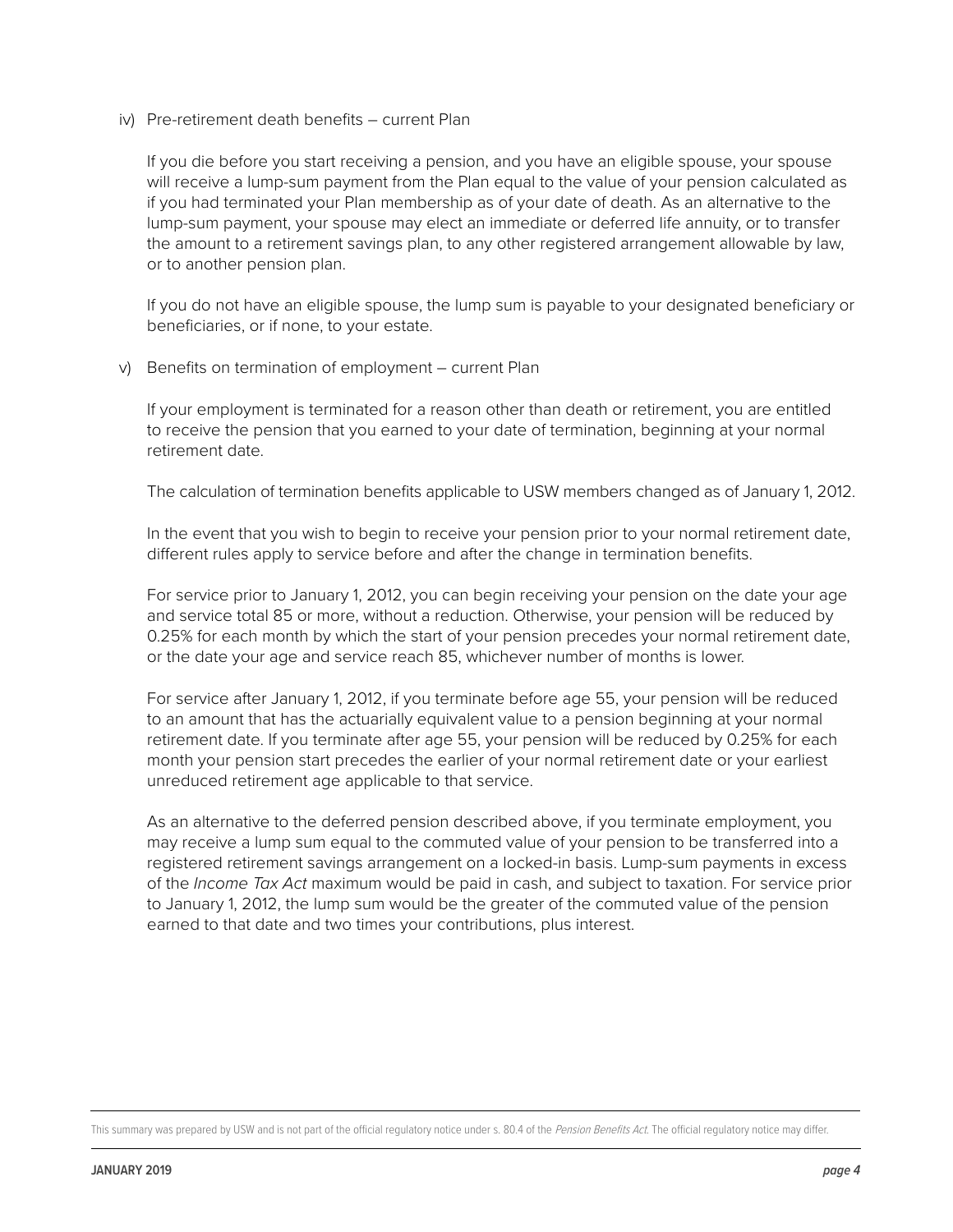In addition to the amounts set out above, you would be entitled, on termination, to the difference between:

a. your contributions after January 1, 1987, plus 50% of contributions made to purchase credited service between January 1, 1987 and January 1, 2007, plus interest;

and

b. 50% of the actuarial equivalent to their retirement income earned after January 1, 1987, if any.

# **c) Funded status of the current Plan**

The notice will then summarize the funded status of the current Plan, as stated in the most recent valuation the University was required to file with the Financial Services Commission of Ontario.

As of August 1, 2016, the current Plan's status was:

- 1. 95% funded on a "going concern" basis. That means the current Plan's assets were equal to 95% of the value of the benefits provided by the current Plan, valued using assumptions about long-term investment returns and including the estimated value of future indexing adjustments. The current Plan had a going concern deficit of \$19,383,331 which the University is required to pay off over a 15-year period.
- 2. 68% funded on a "solvency" basis. That means the current Plan's assets were equal to 68% of the value of the benefits provided by the current Plan, excluding the value of indexing adjustments and valuing future benefits based on short-term low-risk interest rates. The current Plan had a solvency deficiency of \$172,945,042. Under normal rules, that solvency deficiency would have to be paid off over a five-year period. However, under temporary solvency relief, the University is required to pay off only 25% of the solvency deficiency over a seven-year period and pay interest only on the other 75%. This temporary relief rule expires for valuations effective and filed after May 1, 2018.
- 3. 59% funded on a wind-up basis. That means, if the current Plan were wound up as of the valuation date, the assets on hand would be equal to 59% of the value of future benefits payable, including the estimated value of future indexing adjustments and using short-term low-risk interest rates.

It is important to note that the University is required to make special payments to the current Plan to cover the going concern shortfall. At present, temporary solvency funding relief reduces the University's obligation to fund the elimination of the solvency deficit.

The University is not required to fund for the wind-up liabilities. However, in the event that the current Plan were wound up, the University would be financially obligated for the full amount of the wind-up cost.

This summary was prepared by USW and is not part of the official regulatory notice under s. 80.4 of the Pension Benefits Act. The official regulatory notice may differ.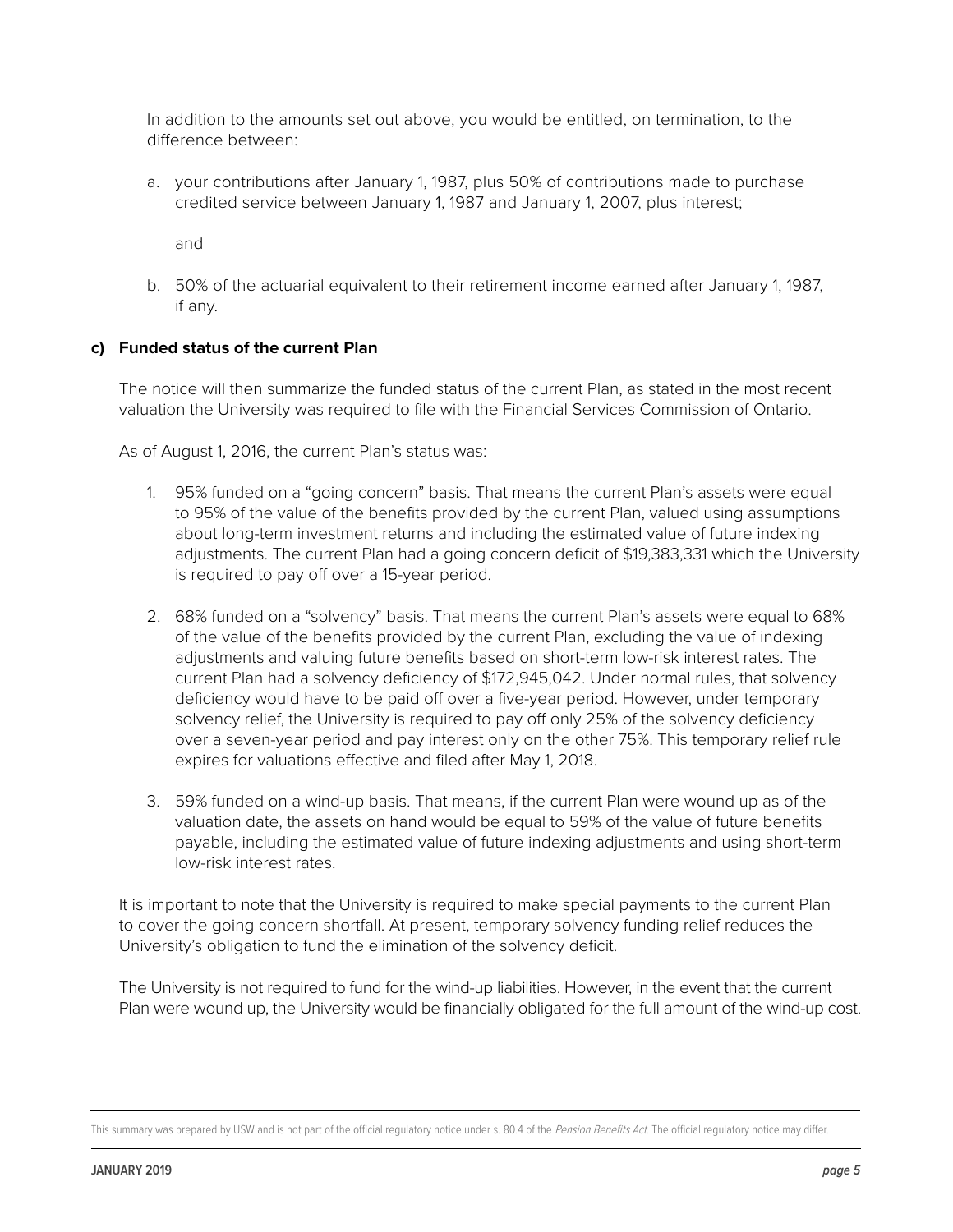#### **d) The consent process to convert the current Plan to the UPP**

The notice will also describe the consent process for conversion of the current Plan to the UPP, and how the USW Local 4120's role as bargaining agent fits into that consent process. Your individual participation in the consent process will be through the ratification process organized by the USW.

# **Schedule II – comparison of the current Plan and the UPP**

**a) A summary of member entitlements** as of September 30, 2018 under the UPP, assuming that the conversion took place on that date.

Because benefits under the UPP for service prior to the effective date of the UPP will be determined by the provisions of the current Plan, the benefits payable under the UPP as of September 30, 2018 will be exactly the same as the benefits payable under the current Plan.

#### **b) Contribution rates – UPP**

For earnings below the CPP maximum earnings (YMPE) in the current Plan, the present contribution rate is 8% of earnings.

In the UPP, the contribution rate up to the CPP maximum earnings is anticipated to be 9.2% of earnings.

For earnings above the CPP maximum earnings in the current Plan, the present contribution rate is 9.5% of earnings.

In the UPP, the contribution rate over the CPP maximum earnings is anticipated to be 11.5% of earnings.

In negotiations between the University of Guelph and USW Local 4120, a package of collective agreement changes to offset these contribution increases were incorporated into the consent agreement. These changes are contingent on consent to the transfer to the UPP and are summarized in an accompanying document.

In the current Plan, the CPP maximum earnings level is (YMPE) \$55,900 in 2018.

In the UPP, the CPP maximum earnings will be each year's YMPE until December 31, 2024, after which, on January 1, 2025, it will be the new Year's Additional Maximum Pensionable Earnings (YAMPE). The YAMPE is 14% higher than the YMPE (would be \$63,726 in 2018) and is part of a package of improvements to the CPP, which will be fully effective by the end of 2024. This means, under the UPP, members' pension contributions will decrease in 2025 by 2.3% of earnings between the YMPE and the YAMPE.

This summary was prepared by USW and is not part of the official regulatory notice under s. 80.4 of the Pension Benefits Act. The official regulatory notice may differ.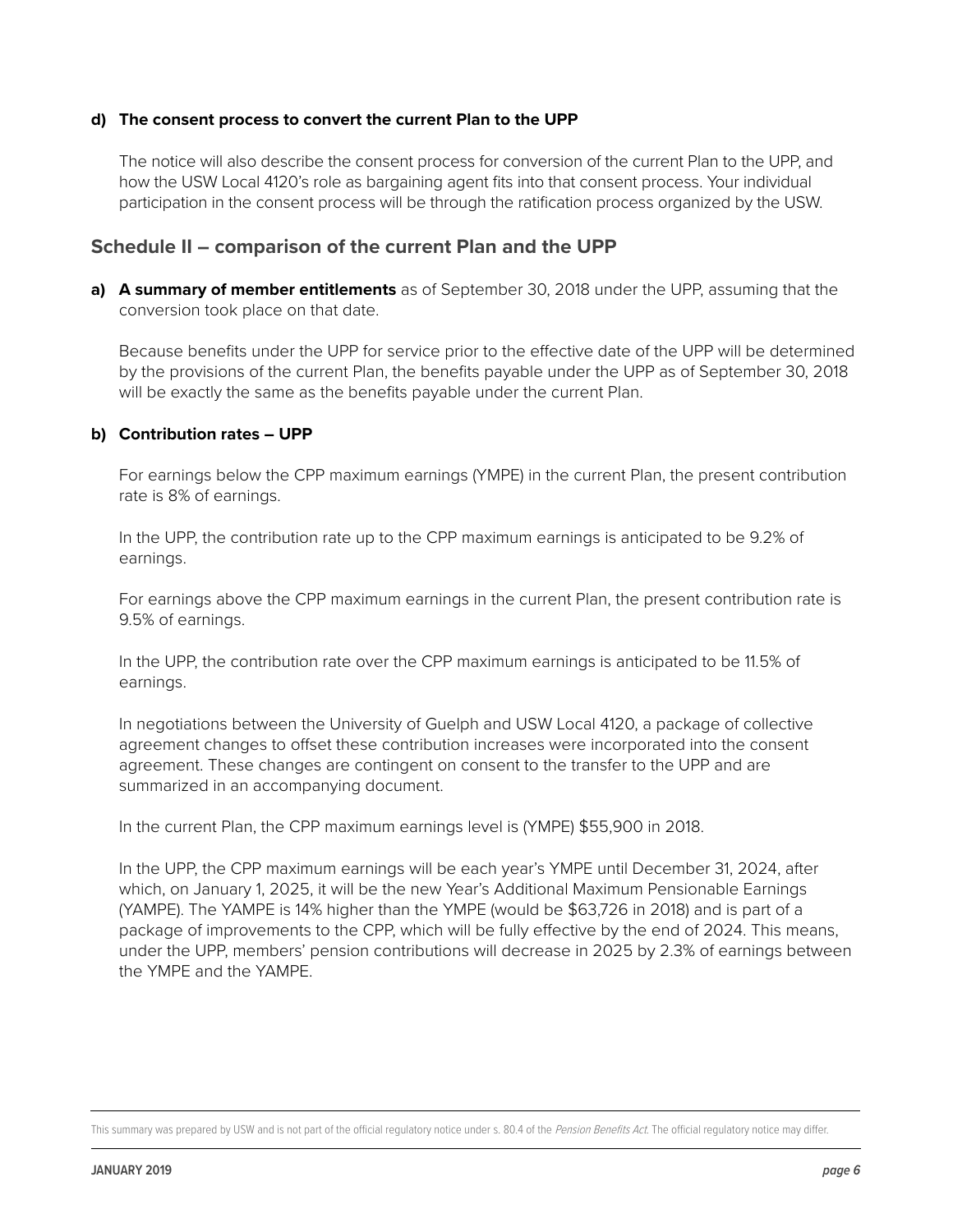The Canada Revenue Agency (CRA) sets a maximum pension that can be earned for each year of service in a defined benefit pension plan. The CRA maximum earnings for contributions purposes is the estimated final earnings that would generate a benefit under the Plan equal to the maximum pension.

In the current Plan, the CRA maximum earnings for contribution purposes is \$167,000 in 2018. In the UPP, the CRA maximum in 2018 dollars would be \$165,000, indexed to the change in the maximum pension payable under the *Income Tax Act* and recalculated in 2025 to reflect the change in the CPP maximum from the YMPE to the YAMPE.

# **c) Comparison of Plan provisions – current Plan and UPP**

| University of Guelph Retirement Plan -<br>the current Plan                                                       | <b>UPP</b>                                                                                                                                                                                                                |
|------------------------------------------------------------------------------------------------------------------|---------------------------------------------------------------------------------------------------------------------------------------------------------------------------------------------------------------------------|
| Formula up to CPP maximum earnings                                                                               |                                                                                                                                                                                                                           |
| 1.6% of best average earnings up to the CPP<br>Year's Maximum Pensionable Earnings (YMPE).                       | 1.6% of best average earnings up to the CPP<br>maximum.                                                                                                                                                                   |
| Formula over the CPP maximum earnings                                                                            |                                                                                                                                                                                                                           |
| 2% of best average earnings over the CPP<br>YMPE.                                                                | 2% of best average earnings over the CPP<br>maximum.                                                                                                                                                                      |
| <b>Definition of best average earnings</b>                                                                       |                                                                                                                                                                                                                           |
| The annualized average of the highest 36<br>consecutive months of earnings.                                      | The annualized average of the highest 48 months<br>of earnings. Highest months do not have to be<br>consecutive.                                                                                                          |
| Definition of average CPP maximum earnings                                                                       |                                                                                                                                                                                                                           |
| The annualized average of the YMPE<br>applicable for the 60 months prior to the<br>determination of the pension. | For service before 2025, the annualized average<br>of the YMPE applicable for the 48 months prior to<br>the determination of the pension.                                                                                 |
|                                                                                                                  | For service in 2025 and thereafter, the annualized<br>average of the YAMPE (or 114% of the YMPE for<br>years in the calculation for which there is no<br>published YAMPE).                                                |
|                                                                                                                  | Note: the effect of this change will be to reduce<br>slightly the proportion of earnings to which the 2%<br>accrual applies, and will thus tend to produce a<br>slight reduction in the pension payable.                  |
|                                                                                                                  | There will also be a corresponding reduction in<br>contributions on salary between the YMPE and the<br>YAMPE, to reflect the fact that the lower accrual<br>rate would then apply to earnings in that range. <sup>4</sup> |

4 It is not currently known what change, if any, would be made in the Guelph Retirement Plan's integration with the Canada Pension Plan upon implementation of the enhancements to the CPP.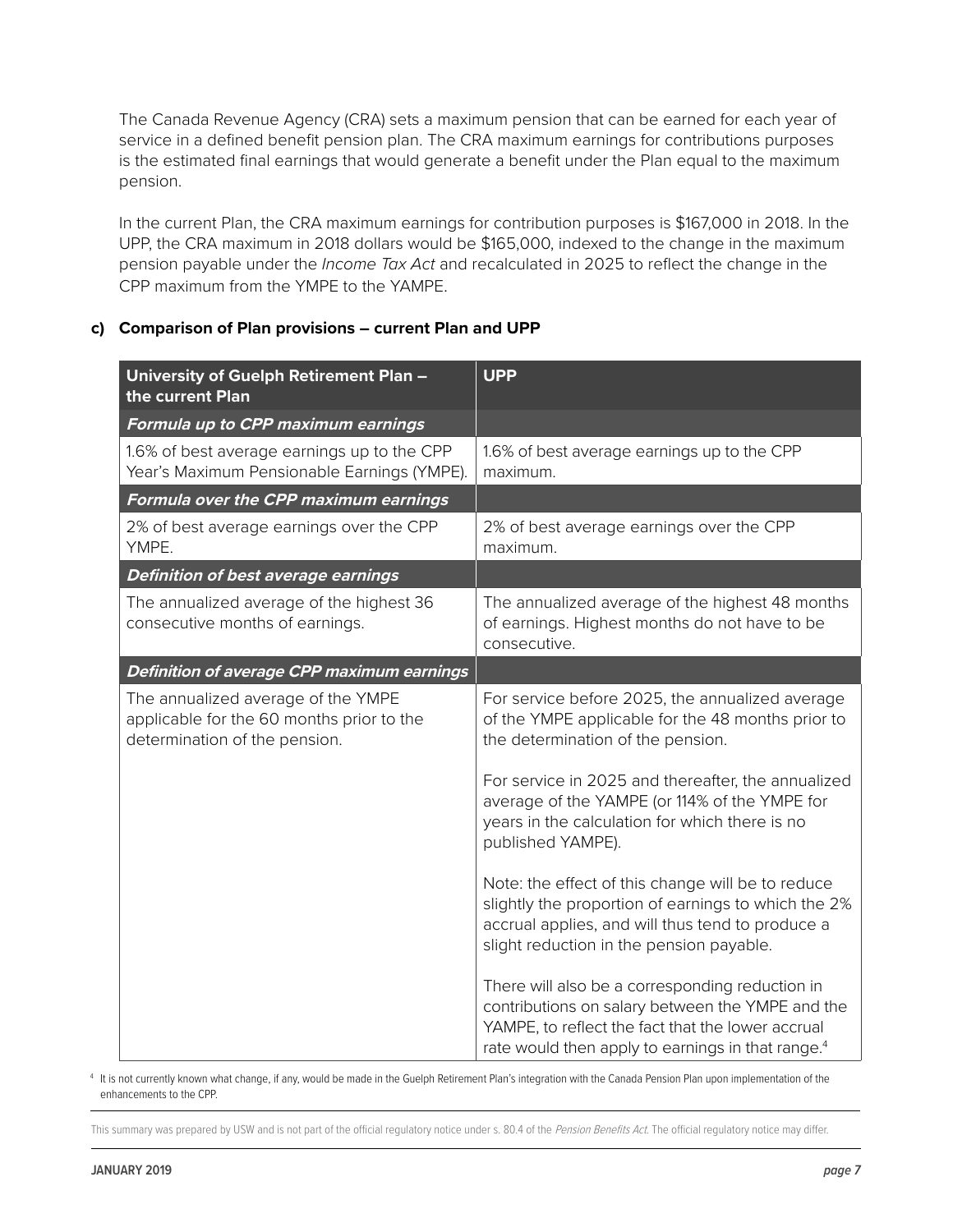| <b>Limit on credited service</b>                                                                                                                                                                             |                                                                                                                                                                                                                                                                                                                                                                                                                                                                                                                                                                                                                                                                                                                                                                                                                                             |
|--------------------------------------------------------------------------------------------------------------------------------------------------------------------------------------------------------------|---------------------------------------------------------------------------------------------------------------------------------------------------------------------------------------------------------------------------------------------------------------------------------------------------------------------------------------------------------------------------------------------------------------------------------------------------------------------------------------------------------------------------------------------------------------------------------------------------------------------------------------------------------------------------------------------------------------------------------------------------------------------------------------------------------------------------------------------|
| Credited service is capped at 35 years of<br>service.                                                                                                                                                        | There is no cap on years of service. As of the<br>effective date of the UPP, members who had<br>already reached the 35-year credited service in<br>the current Plan will be required to contribute and<br>accrue service in the UPP.                                                                                                                                                                                                                                                                                                                                                                                                                                                                                                                                                                                                        |
| Indexation (pension adjustments to reflect<br>the impact of inflation on the value of your<br>pension)                                                                                                       |                                                                                                                                                                                                                                                                                                                                                                                                                                                                                                                                                                                                                                                                                                                                                                                                                                             |
| Adjusted as of September 1 each year by the<br>change in the Consumer Price Index (CPI) for<br>Canada in the previous year for inflation in<br>excess of 2%, subject to a maximum pension<br>increase of 6%. | The UPP provides for funded conditional indexing.<br>"Funded" means that contributions to the UPP are<br>sufficient to fund indexing to 75% of the change in<br>the CPI in the previous year. Adjustments would<br>be effective January 1, and would be prorated for<br>retirements within one year of that date.<br>Indexation on pension benefits for UPP<br>pensionable service would be paid at 75% of the<br>increase in CPI for the first seven years of pension<br>payments after the effective date.<br>The UPP's conditional indexing means that<br>indexing adjustments will be subject to the<br>financial condition of the UPP and a funding policy<br>developed and approved by the Joint Sponsors<br>of the UPP, and may be less than 75%.<br>These adjustments will not apply to the deferred<br>pensions of former members. |
| <b>Normal retirement date</b>                                                                                                                                                                                |                                                                                                                                                                                                                                                                                                                                                                                                                                                                                                                                                                                                                                                                                                                                                                                                                                             |
| The first day of the month following the month<br>in which you reach age 65.                                                                                                                                 | The last day of the month coincident with or in<br>which you reach age 65.                                                                                                                                                                                                                                                                                                                                                                                                                                                                                                                                                                                                                                                                                                                                                                  |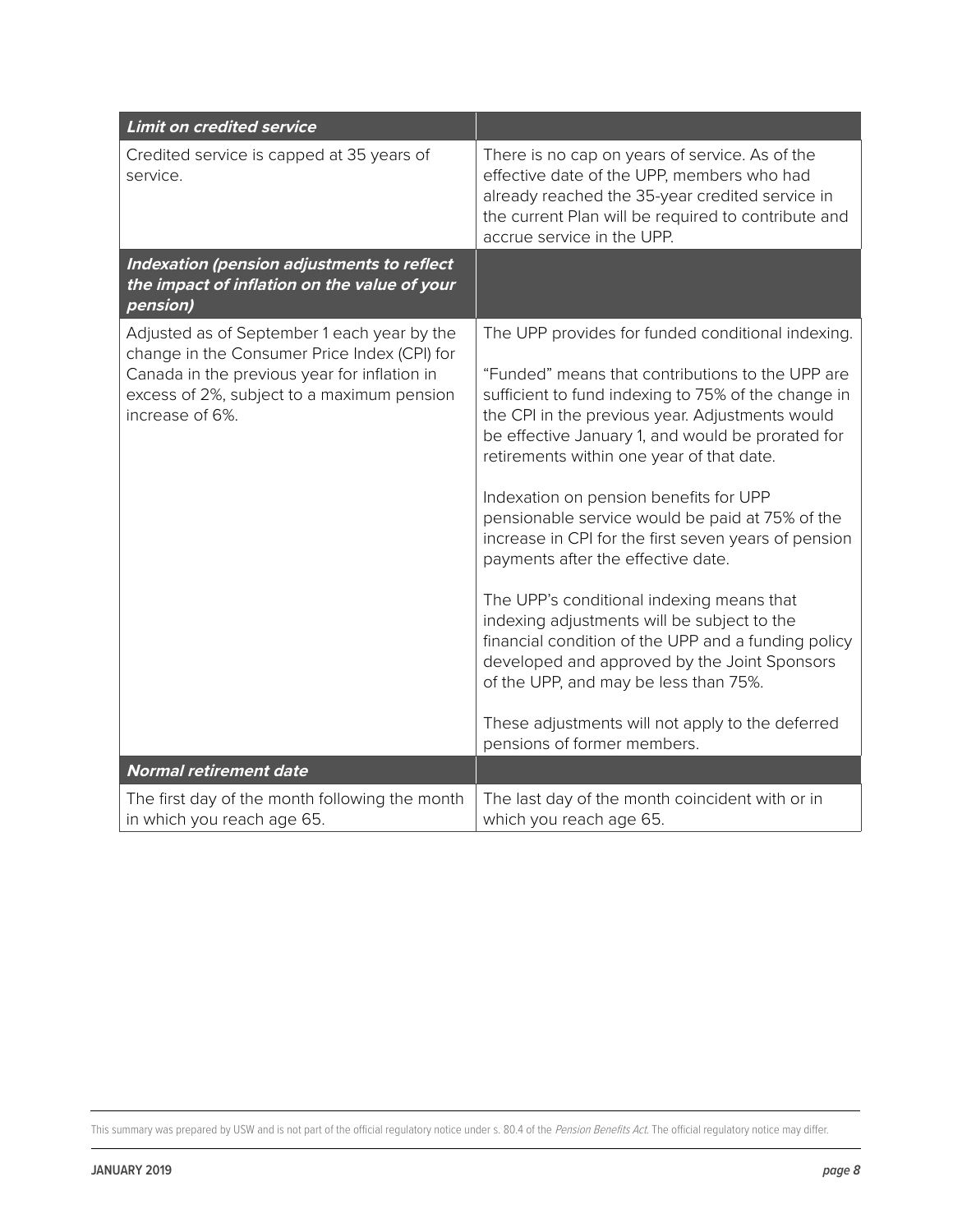| <b>Early retirement date</b>                                                                                                                                                                                                                                            |                                                                                                                                                                                                                                                                  |
|-------------------------------------------------------------------------------------------------------------------------------------------------------------------------------------------------------------------------------------------------------------------------|------------------------------------------------------------------------------------------------------------------------------------------------------------------------------------------------------------------------------------------------------------------|
| If your age and credited service total 85<br>or more, and you have reached age 55 as<br>of your date of retirement, your benefit is<br>unreduced.                                                                                                                       | Members age 60 or more, and whose age and<br>continuous service total 80 or more, will receive<br>an unreduced pension for service in the UPP.                                                                                                                   |
| Otherwise, for members who retire within<br>10 years of their normal retirement date, the<br>pension earned to their date of retirement<br>reduced by 0.25% for each month their<br>retirement date precedes the earliest of their                                      | Members who are age 52 or older at the effective<br>date of the UPP will be eligible to retire based<br>on the earliest unreduced retirement date in the<br>current Plan, if the current Plan provides for an<br>earlier unreduced retirement date than the UPP. |
| normal retirement date and their earliest<br>unreduced retirement date.                                                                                                                                                                                                 | Members who retire before becoming eligible for<br>an unreduced pension under the UPP will receive<br>a UPP pension reduced by 5/12% for each month<br>their early retirement date precedes their normal<br>retirement date.                                     |
| <b>Postponed retirement</b>                                                                                                                                                                                                                                             |                                                                                                                                                                                                                                                                  |
| Retirement may be postponed beyond the<br>normal retirement date, but not beyond the<br>December 1 of the calendar year in which you<br>turn age 69.                                                                                                                    | Retirement may be postponed to a date not later<br>than the November 30 of the year you reach the<br>maximum age for active retirement income plan<br>participation provided for in the Income Tax Act<br>(currently age 71).                                    |
| Post-retirement death benefits                                                                                                                                                                                                                                          |                                                                                                                                                                                                                                                                  |
| Without a spouse                                                                                                                                                                                                                                                        |                                                                                                                                                                                                                                                                  |
| If you do not have a spouse as of your<br>retirement date, your pension will be<br>guaranteed for a period of five years.                                                                                                                                               | If you do not have a spouse as of your retirement<br>date, your pension will be guaranteed for a period<br>of 10 years.                                                                                                                                          |
| That means that your pension will continue<br>for five years or until your death, whichever<br>comes later. If you die within the five years,<br>your beneficiary or estate will receive the<br>pension you would have received for the<br>remainder of the five years. | That means your pension will continue for 10<br>years or until your death, whichever comes later.<br>If you die within the 10 years, your beneficiary or<br>estate will receive the pension you would have<br>received for the remainder of the 10 years.        |
| Other cost-equivalent options are available as<br>set out in the current Plan documents.                                                                                                                                                                                |                                                                                                                                                                                                                                                                  |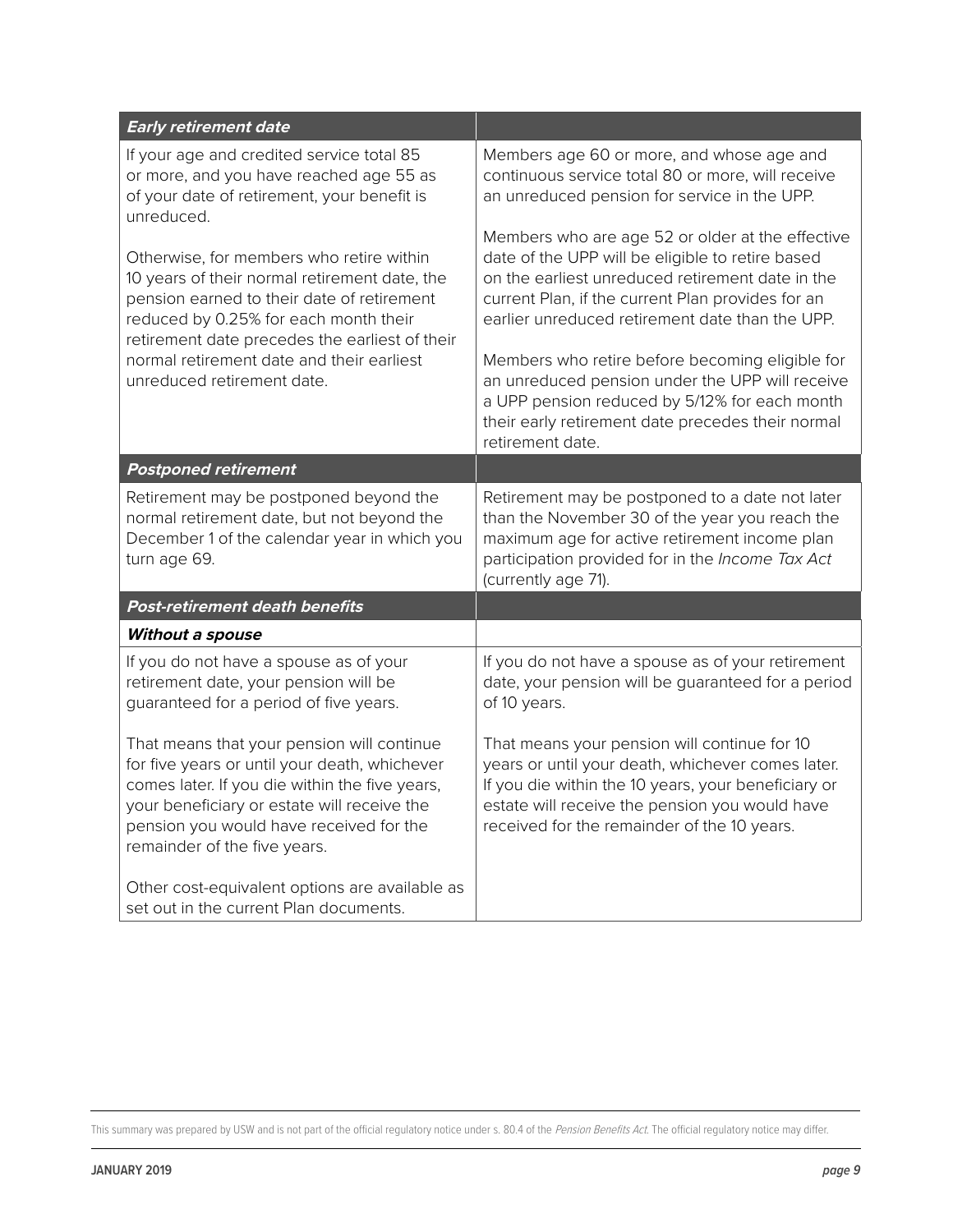| With a spouse                                                                                                                                                                                                                                                                                                                                                                                                                                                         |                                                                                                                                                                                                                                                          |
|-----------------------------------------------------------------------------------------------------------------------------------------------------------------------------------------------------------------------------------------------------------------------------------------------------------------------------------------------------------------------------------------------------------------------------------------------------------------------|----------------------------------------------------------------------------------------------------------------------------------------------------------------------------------------------------------------------------------------------------------|
| The normal form of benefit is a 60% survivor<br>benefit, which pays a pension to a surviving<br>spouse (or dependent children, while<br>dependent) equal to 60% of the member's<br>benefit at retirement.                                                                                                                                                                                                                                                             | The normal form of benefit is a 50% survivor<br>benefit, which pays a pension to a surviving<br>spouse (or dependent children, while dependent)<br>equal to 50% of the member's benefit at<br>retirement.                                                |
| If you have an eligible spouse as of your<br>retirement date and have a different spouse<br>at the time of your death, your "successor<br>spouse" is entitled to the 60% survivor benefit,<br>provided that if the "successor spouse" is<br>more than five years younger than you, the<br>survivor benefit will be reduced to provide<br>for a benefit that is of the same value as a<br>survivor benefit payable to a spouse exactly<br>five years younger than you. | To increase the survivor benefit to the 60%, level<br>which is the legislative default, the member's<br>pension will be reduced to offset the difference in<br>cost.                                                                                     |
|                                                                                                                                                                                                                                                                                                                                                                                                                                                                       | Note: the effect of converting the 50% survivor<br>benefit to a 60% benefit would be a pension<br>reduction of roughly 1.5%.                                                                                                                             |
|                                                                                                                                                                                                                                                                                                                                                                                                                                                                       | If your spouse is within 10 years of your age, you<br>will receive the normal 50% survivor benefit set<br>out above.                                                                                                                                     |
|                                                                                                                                                                                                                                                                                                                                                                                                                                                                       | If your spouse is more than 10 years younger than<br>you, your pension will be reduced so that its total<br>value, including the survivor benefit, is equal to<br>the value of a pension paid to a member with a<br>spouse who is 10 years younger.      |
|                                                                                                                                                                                                                                                                                                                                                                                                                                                                       | There is no provision for a successor spouse<br>in the UPP. This means, upon your death, a<br>successor spouse will receive only the benefit<br>earned under the current Plan (i.e., related only to<br>service prior to the effective date of the UPP). |
| <b>Optional forms of benefits</b>                                                                                                                                                                                                                                                                                                                                                                                                                                     |                                                                                                                                                                                                                                                          |
| As an alternative to the normal forms of<br>benefit set out above, you may elect a 10-<br>year or 15-year guarantee period or a survivor<br>benefit of 75% or 100% for members with a<br>spouse.                                                                                                                                                                                                                                                                      | Guarantee periods of 10 or 15 years; survivor<br>benefits of 50%, 60%, 80% and 100%; singly or in<br>combination; all with dependent child options.<br>For optional forms of benefit, the member's<br>pension will be reduced to cover the increased     |
| For optional forms of benefit, your pension<br>would be reduced to cover the increased<br>cost.                                                                                                                                                                                                                                                                                                                                                                       | cost.                                                                                                                                                                                                                                                    |

This summary was prepared by USW and is not part of the official regulatory notice under s. 80.4 of the Pension Benefits Act. The official regulatory notice may differ.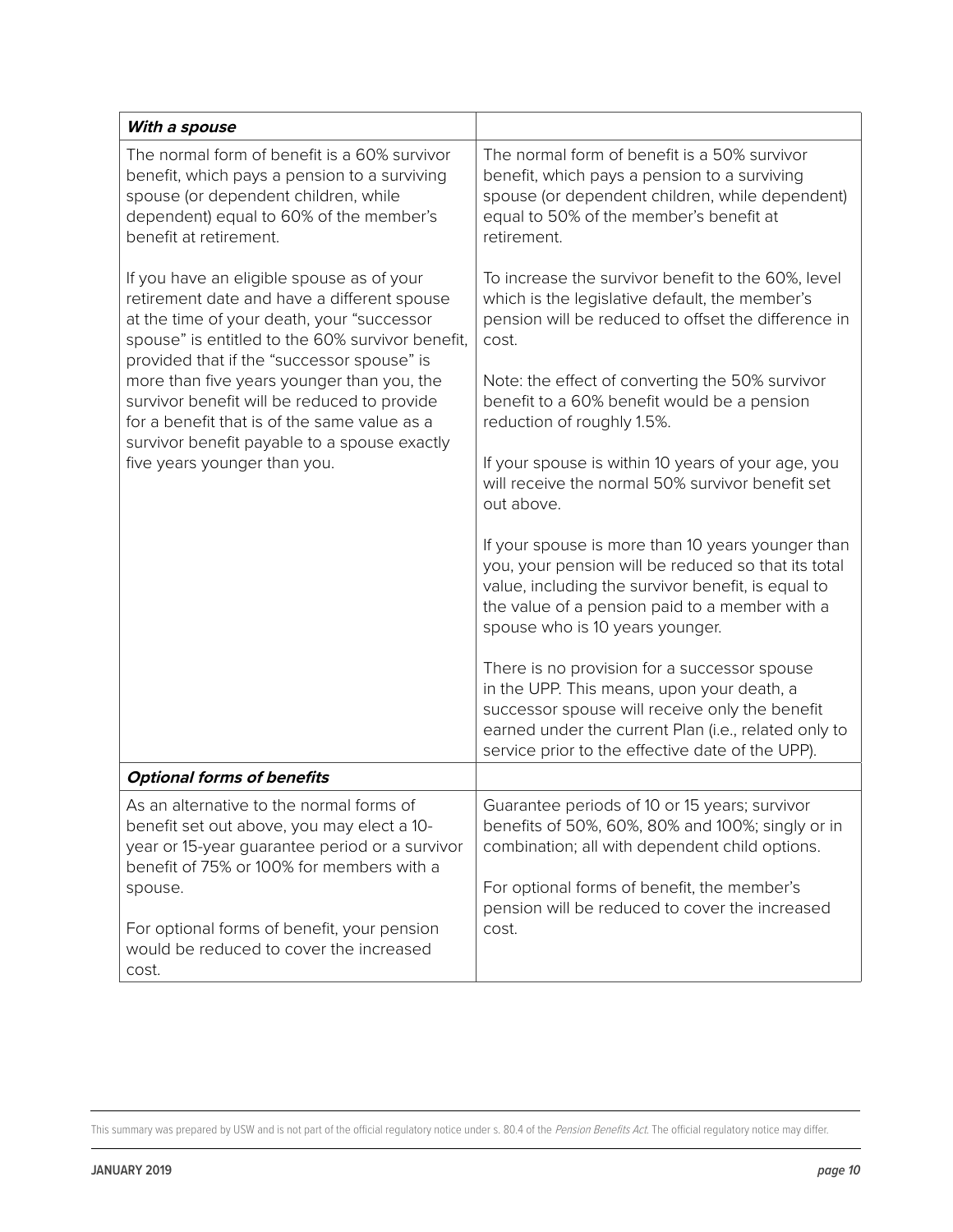| <b>Pre-retirement death</b>                                                                                                                                                                                                                                                                                                                                                                                                                                                                                                                                                          |                                                                                                                                                                                                                                                                                                                                                                                                                                                                                                                                        |
|--------------------------------------------------------------------------------------------------------------------------------------------------------------------------------------------------------------------------------------------------------------------------------------------------------------------------------------------------------------------------------------------------------------------------------------------------------------------------------------------------------------------------------------------------------------------------------------|----------------------------------------------------------------------------------------------------------------------------------------------------------------------------------------------------------------------------------------------------------------------------------------------------------------------------------------------------------------------------------------------------------------------------------------------------------------------------------------------------------------------------------------|
| If you die before you start receiving a pension,<br>and you have an eligible spouse, your spouse<br>will receive a lump-sum payment from the Plan<br>equal to the value your pension calculated as<br>if you had terminated your Plan membership<br>as of your date of death. As an alternative<br>to the lump-sum payment, your spouse may<br>elect to transfer the amount to a locked-in<br>retirement income vehicle, such as an annuity,<br>an RRSP or another pension plan.<br>If you do not have an eligible spouse, the lump<br>sum is payable to your designated beneficiary | If you die before you start receiving a pension,<br>you will be deemed to have terminated your<br>employment and UPP membership or retired<br>(if eligible) immediately prior to death. The<br>benefit will be payable to your eligible spouse, a<br>beneficiary or beneficiaries or your estate.<br>The benefit will be the commuted value of the<br>pension to which you would be entitled, had<br>you terminated your employment or retired<br>immediately prior to your death.<br>By default, an eligible spouse is entitled to an |
| or beneficiaries, or if none, to your estate.                                                                                                                                                                                                                                                                                                                                                                                                                                                                                                                                        | immediate pension for life of actuarially equivalent<br>value to the commuted value referred to above.<br>Alternatively, an eligible spouse may elect a<br>transfer to an RRSP or RRIF. If you do not have<br>an eligible spouse as of your date of death,<br>the benefit is payable to your beneficiary or<br>beneficiaries, if any, or to your estate.                                                                                                                                                                               |
| <b>Benefits on termination of employment</b>                                                                                                                                                                                                                                                                                                                                                                                                                                                                                                                                         |                                                                                                                                                                                                                                                                                                                                                                                                                                                                                                                                        |
| A deferred pension beginning at your normal<br>retirement date.                                                                                                                                                                                                                                                                                                                                                                                                                                                                                                                      | A deferred pension beginning at your normal<br>retirement date.                                                                                                                                                                                                                                                                                                                                                                                                                                                                        |
| If you elect to receive your deferred pension<br>before your normal retirement date, your<br>pension will be reduced. The reduction will<br>depend on whether or not you are eligible for<br>early retirement as of your date of termination<br>(i.e., over or under age 55). If you are under                                                                                                                                                                                                                                                                                       | If you elect to receive your deferred pension<br>before your normal retirement date, your pension<br>will be reduced to a benefit with a value that is<br>actuarially equivalent to a pension beginning at<br>your normal retirement date.                                                                                                                                                                                                                                                                                             |
| age 55, your pension will be the actuarial<br>equivalent to the pension you would have<br>received at your normal retirement date.<br>If you are age 55 or over, you pension will<br>be reduced by 0.25% for each month your<br>retirement date precedes your normal<br>retirement date or your earliest unreduced<br>retirement date, whichever comes first.                                                                                                                                                                                                                        | Deferred pensions are not indexed during the<br>period of deferral. Once in payment, deferred<br>pensions are indexed on the same basis as other<br>UPP pensions in pay.                                                                                                                                                                                                                                                                                                                                                               |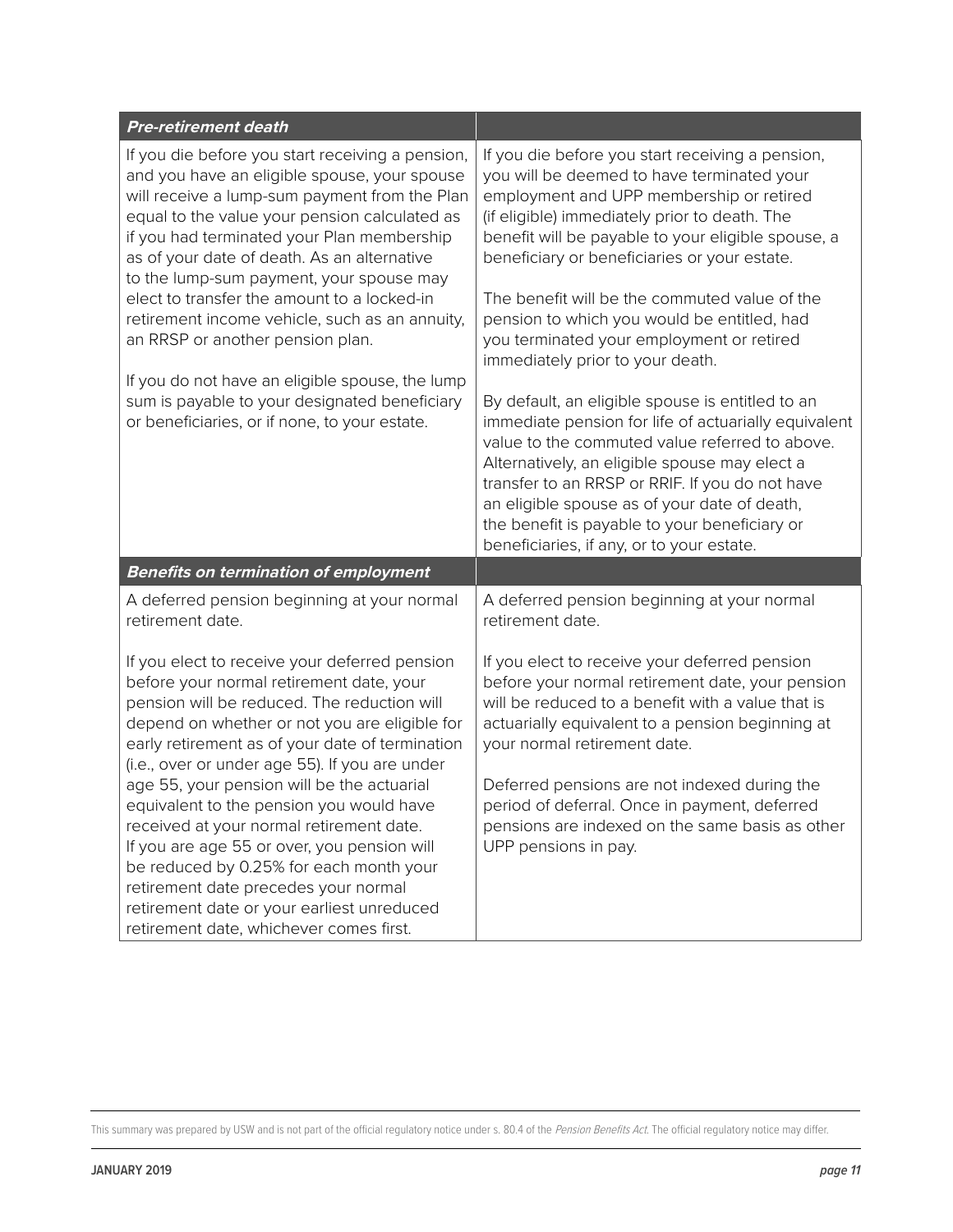| Portability                                                                                                                                                                                                                                                            |                                                                                                                                                                                                                                                                     |
|------------------------------------------------------------------------------------------------------------------------------------------------------------------------------------------------------------------------------------------------------------------------|---------------------------------------------------------------------------------------------------------------------------------------------------------------------------------------------------------------------------------------------------------------------|
| In lieu of a deferred benefit, transfer to a<br>registered retirement savings arrangement on<br>a locked-in basis of the commuted value of<br>the deferred benefit.                                                                                                    | In lieu of a deferred benefit, provided the member<br>is not eligible for an immediate pension, a member<br>may transfer the commuted value of the benefit to a<br>retirement income vehicle.                                                                       |
|                                                                                                                                                                                                                                                                        | There is no commuted value option for a member<br>who is eligible for an immediate (reduced or<br>unreduced) pension (i.e., after age 55).                                                                                                                          |
|                                                                                                                                                                                                                                                                        | The elimination of the commuted value option after<br>age 55 will be implemented in three stages. For the<br>first three years after the effective date of the UPP,<br>the portability rules in the current Plan will apply.                                        |
|                                                                                                                                                                                                                                                                        | For years four through 10 after the effective date,<br>the current Plan portability rules will apply to service<br>under the current Plan and the UPP rules will apply<br>to service under the UPP.                                                                 |
|                                                                                                                                                                                                                                                                        | After the tenth year, UPP rules - i.e., no commutation<br>of benefits after age 55 - will apply to all benefits.                                                                                                                                                    |
| <b>Post-retirement employment</b>                                                                                                                                                                                                                                      |                                                                                                                                                                                                                                                                     |
| Upon re-employment after retirement and<br>commencing receipt of a pension, you have<br>the option of suspending your pension and<br>resuming contributions and service accrual,<br>or continuing to receive your pension without<br>further contributions or accrual. | If you retire and are re-employed by an<br>employer that participates in the UPP in a class<br>of employees that is eligible for membership in<br>the UPP, your pension will be suspended and<br>contributions to and accrual of service in the UPP<br>will resume. |
| <b>Small pensions</b>                                                                                                                                                                                                                                                  |                                                                                                                                                                                                                                                                     |
| If the commuted value of a pension payable<br>at normal retirement is less than 20% of the<br>YMPE under the Canada Pension Plan, or the<br>benefit payable is less than 4% of the YMPE,<br>the current Plan may pay the benefit out in<br>cash as described above.    | Same provision as the current Plan.                                                                                                                                                                                                                                 |

# **d) Indexation**

For service prior to the effective date of the UPP, indexing would be in accordance with the provisions of the current Plan. For service after the effective date of the UPP, indexing would be in accordance with the provisions of the UPP – i.e., funded conditional indexing at 75% of the CPI, conditional on the Joint Sponsors' funding policy.

The UPP would not provide for indexing of deferred pensions of former members during the deferral period.

This summary was prepared by USW and is not part of the official regulatory notice under s. 80.4 of the Pension Benefits Act. The official regulatory notice may differ.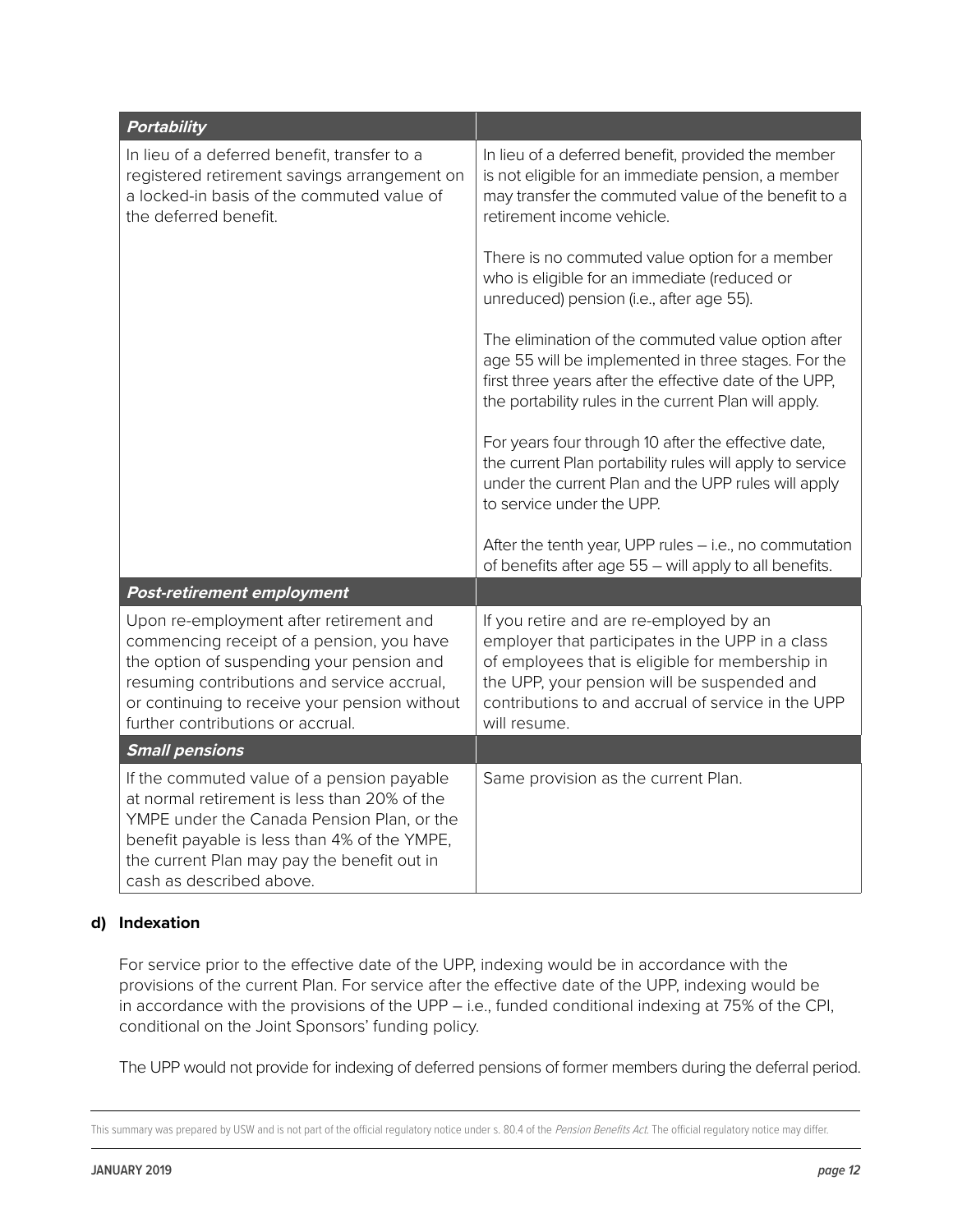#### **e) Integration with CPP**

As described above, the UPP integrates with the CPP by incorporating the maximum earnings eligible for CPP purposes into the benefit design and contribution system.

For service prior to 2025, the formula and contribution rates below the YMPE are reduced to reflect eligibility for CPP benefits attributable to those earnings.

For service in 2025 and later, the formula and contribution rates below the YAMPE are reduced to reflect eligibility for the additional CPP benefits that will be fully implemented by the end of 2024.

#### **f) Death benefits**

Death and survivor benefits arising from service prior to the effective date of the UPP will be determined based on the provisions of the current Plan, as summarized above.

Death benefits arising from service after the effective date of the UPP will be determined based on the provisions of the UPP, as summarized above.

#### **g) Joint sponsorship and governance of the UPP**

The UPP will have a two-tier governance structure:

#### **Joint Sponsors**

There will be two sponsors. The Employer Sponsor, consisting of representatives of employers – the University of Toronto, the University of Guelph and Queen's University; and the Labour Sponsor, consisting of representatives of the unions and faculty associations that represent plan members.

The Joint Sponsors would determine the benefits from and contributions to the UPP, as well as its funding policy.<sup>5</sup> The Joint Sponsors would also be responsible for the appointment of the Board of Trustees, which would be the Administrator of the UPP.

#### **Board of Trustees**

As the Administrator of the UPP, the Board of Trustees would consist of 14 Trustees: an independent chair jointly appointed by the Sponsors; 6 appointed by the Employer Sponsor; 6 appointed by the Labour Sponsor; and one appointed by members not represented by a union or faculty association in accordance with a pre-determined process approved by the Joint Sponsors. The non-unionized nominee would not have a tie-making or tie-breaking vote.

The Board of Trustees would be responsible for the day-to-day administration of the UPP, including the provision of member services, the investment of UPP assets and compliance with applicable legislation. The Board of Trustees would have fiduciary responsibilities to the UPP members.

<sup>&</sup>lt;sup>5</sup> The funding policy for the UPP would be approved by the Joint Sponsors, and would set out the steps to be taken in response to funding surpluses or deficits revealed in normal funding valuations.

This summary was prepared by USW and is not part of the official regulatory notice under s. 80.4 of the Pension Benefits Act. The official regulatory notice may differ.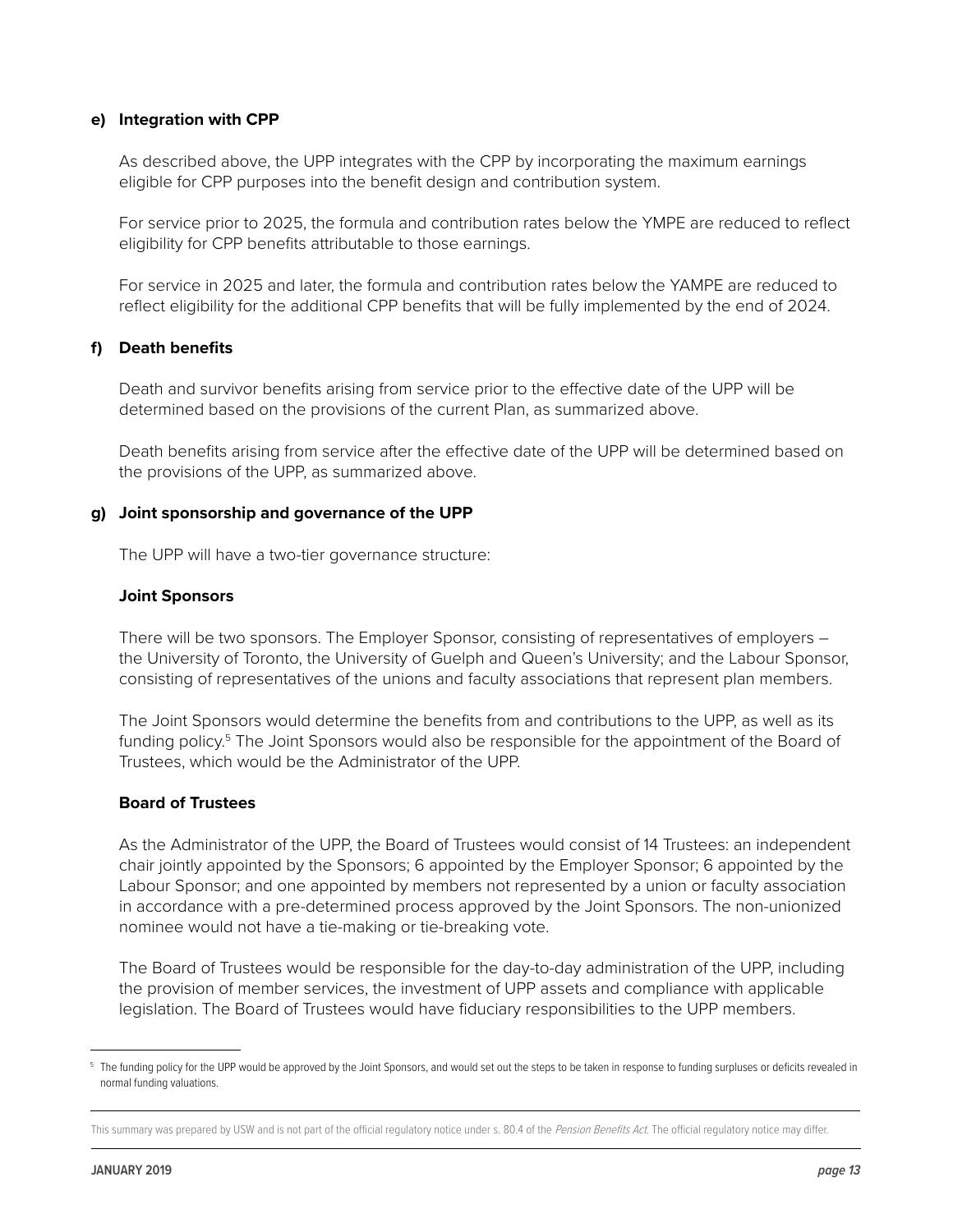# **h) Funding of the UPP**

The University of Guelph will be fully responsible for any going concern unfunded liability in the current Plan as of the UPP effective date. The University of Guelph will be required to amortize that unfunded liability in the current Plan over a period not to exceed 15 years; those payments will be mandatory, and not dependent on future funded status of the UPP.

In addition, for the first 10 years of operation of the UPP, the University of Guelph will be responsible for any losses associated with the current Plan. That means, for example, that if the return on the assets invested to provide benefits earned in the current Plan is lower than is expected, the University will be responsible for covering the loss.

For the next 10 years, responsibility for funding of benefits attributable to service prior to the effective date of the UPP will transition in equal steps from 100% University of Guelph responsibility to 50/50 employer/employee responsibility. That means, between years 11 and 20 of the UPP's operation, the University will share cost of covering losses on benefits brought into the UPP from the current Plan with the UPP. After year 20, any losses will be covered by the UPP in accordance with the funding policy agreed upon between the Joint Sponsors.

#### **i) Benefits on wind-up of a JSPP**

The originating university remains responsible for benefits earned prior to the effective date of the UPP.

For benefits earned after the effective date, the UPP is responsible for the benefits.

This is different from the current situation for the current Plan. In the current Plan, the University is responsible for any unfunded liability on wind-up, whereas in the UPP, it is only responsible for an unfunded liability arising from service prior to the effective date of the UPP. In the event that the University of Guelph is unable to pay (i.e., is insolvent with insufficient assets to cover the pension liability), members of the current Plan are eligible for coverage under the Pension Benefits Guarantee Fund, a provincial fund that covers the unfunded portion of the first \$1,500 in monthly benefits. This means, for example, that if the current Plan were to be wound up, the University was insolvent and the funded ratio on wind-up was 80%, members would receive the unfunded 20% of \$1,500 (or \$300) per month from the Guarantee Fund.

After the effective date of the UPP, benefits are not covered by the Pension Benefits Guarantee Fund. Instead, the benefits are guaranteed by the UPP. In the unlikely event that the UPP itself were to be wound up, the University would be responsible for any wind-up deficit related to benefits transferred into the UPP from the current Plan.

This summary was prepared by USW and is not part of the official regulatory notice under s. 80.4 of the Pension Benefits Act. The official regulatory notice may differ.